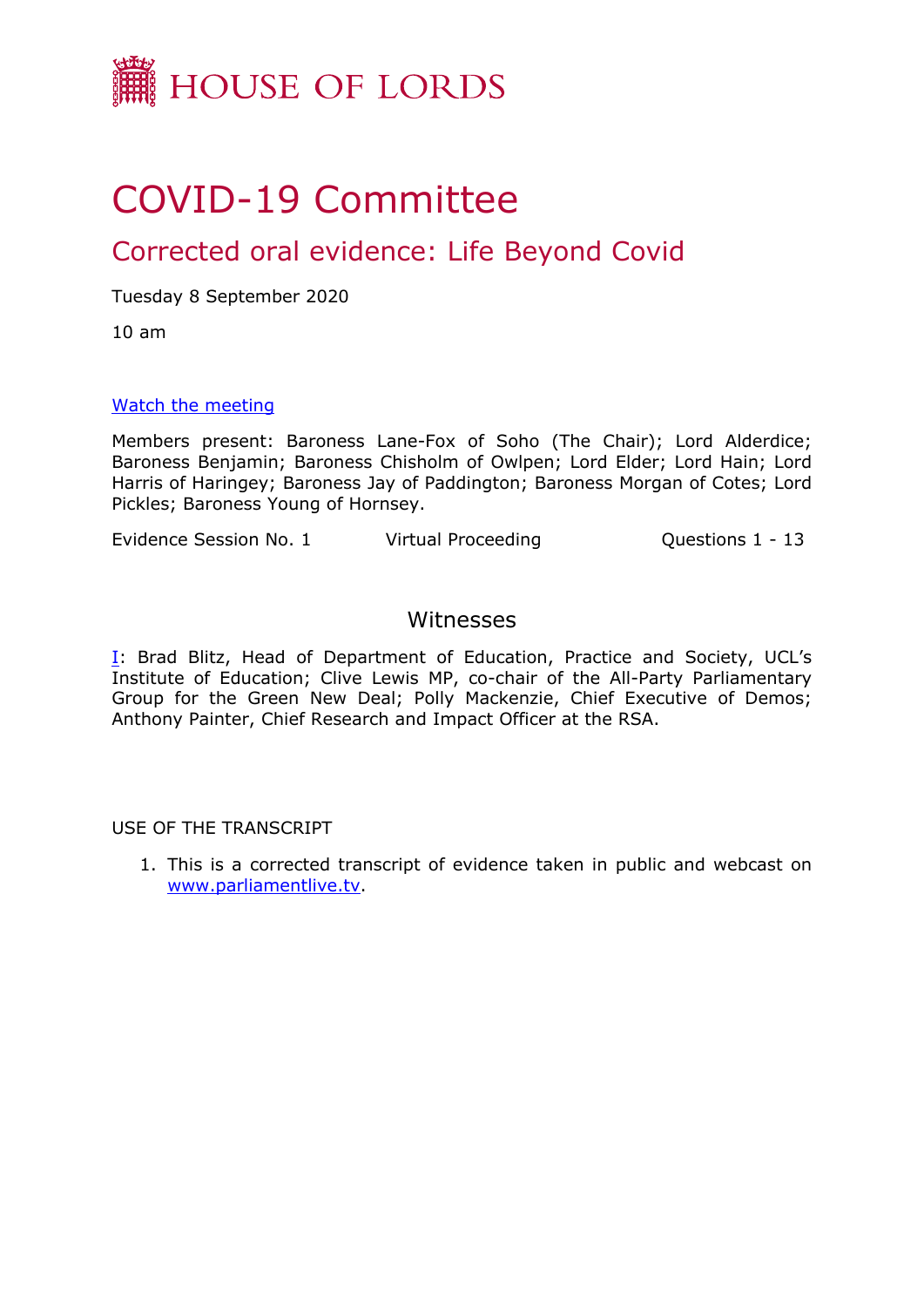## <span id="page-1-0"></span>Examination of witnesses

Brad Blitz, Clive Lewis MP, Polly Mackenzie and Anthony Painter.

Q1 **The Chair:** Good morning and welcome to the COVID-19 Committee. Welcome to our Members and to our inquiry helpers, who will deliver some exciting and interesting views on the long-term implications of Covid.

I welcome the four witnesses and thank them for attending. I ask each of them to make some short comments about the work they are doing.

I remind Members and those giving evidence today that we are focused on the long-term implications of Covid, with a two to five-year timeframe. We know that all of you, in different ways, are working on the same longer-term views. We are very interested to hear how you are approaching your work and the themes that are emerging.

We have been doing a big exercise, going out to members of the general public. We have asked for people's written evidence and submissions via all kinds of different forms, traditional and non-traditional. We are also doing lots of groups over the next couple of weeks—drop-ins that we would have done in pre-Covid times. We will be able to talk to different people around the country.

We are very interested in hearing about how you are coming to your themes and what themes might be emerging. I am going to call on you individually to speak for a few minutes. We have been looking at three buckets: people's daily lives and how they have been affected in the home and their personal lives; their working lives; and how they think society is being affected as a whole. That is how we have been grouping things, but I do not want to constrain you in explaining what methodology you have been using.

Polly Mackenzie, will you go first and tell us what Demos has been up to and give some of your early thoughts?

*Polly Mackenzie:* Thank you. I am so impressed by this Committee and the approach you have taken to involving members of the public. It is really inspiring and exciting. I feel very privileged to be able to share some of our insights with you.

Demos is a cross-party think tank. Our whole mission is about involving the public and lived experience in public policy. In the light of Covid-19 we have started a process called Renew Normal. We are delighted to have the support of Baroness Morgan on that, along with a range of other figures from across political and non-political life.

The core of it is an open conversation with the public—a bit like the Committee. We started with an open survey that asked people to tell us anything. We have also used the same buckets: people's daily lives; their working lives; and their sense of how society is changing.

One of the key things we asked was: what have people changed their minds about? If you are thinking about the long-term implications, the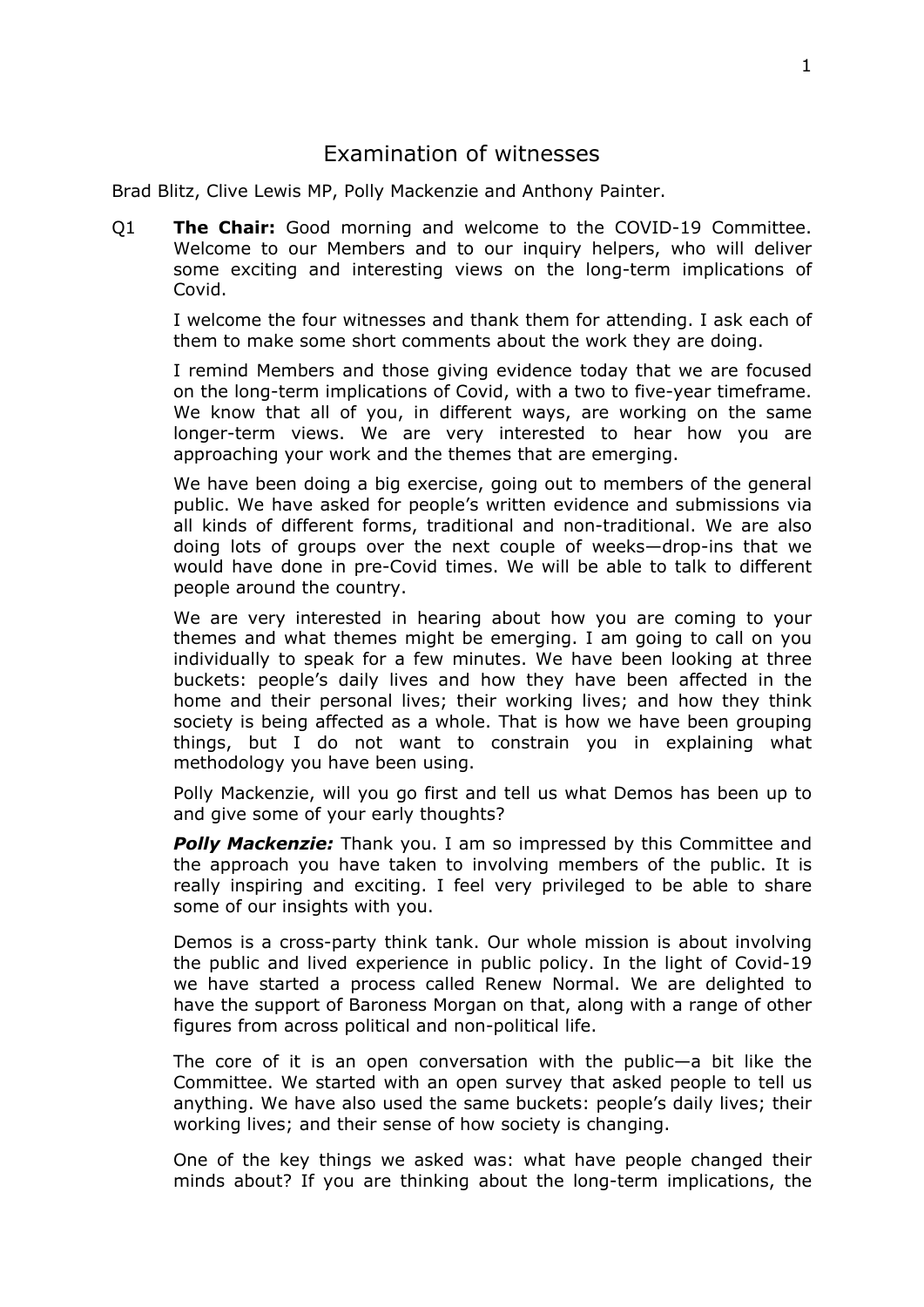way in which it has shifted people's perspectives on what they want from their daily lives, how they want to approach their working lives and our economy, and how society ought to be set up is the crucial thing to start to look for.

Of course, there will be trends and forces that go beyond what public choice would drive. Nevertheless, we felt that our role in Renew Normal in involving the public was to identify, of all of this overwhelming experience of change, what it was that people wanted to cling to and to keep, and what it was that people wanted to give away to get back to normal as quickly as possible. We then wanted to work out what, of the things people wanted to keep, was sticky and what we should be investing in trying to keep.

We followed that up with a 10,000-sample poll to allow us to reach the groups that are more likely to be underrepresented in naturally coming forward with their ideas.

My overwhelming insight is that there are no simple answers. The experience has been incredibly divergent. It does not matter what you are looking at. With exercise patterns, there is a group who have got worse and a group who have got better. With food, work/life balance, relationships with family and neighbours, there is a group that has gone sharply in one direction and a group sharply in the other direction.

In general there is a tilt towards the fact that the more affluent you are, the more likely it is that things have got better—or the larger the group for whom things have got better—and the poorer you are, the more likely it is that things have got worse on those metrics, whether it is your financial situation, your spending patterns or your eating habits. Equally, there are still rich people whose lives have got worse and poor people who are telling us that their lives have got measurably better in some of the issues of daily life and working life.

When it comes to changing your mind, it is really easy when you are a policymaker or in political circles to assume that shifts in opinion within the bubble of Westminster are reflected by the public in their attitudes and opinions. There is not some sea change. There is no sense that Britain needs to be completely reinvented: in a way, I would suggest, this is really not 1945. There are areas on which people are changing their minds. We will be publishing more detailed data and doing a QA process on that at the end of the week. I shall be delighted to share the details with the Committee once I know that all the numbers are accurate.

People are just as likely, if not more likely, to have reinforced their views in one direction than to have changed their minds. We need to be really careful in imagining that this will be the total reinvention of everything, and that suddenly we believe in climate change, state-sponsored capitalism or total deregulation. People are quite cautious about changing their minds.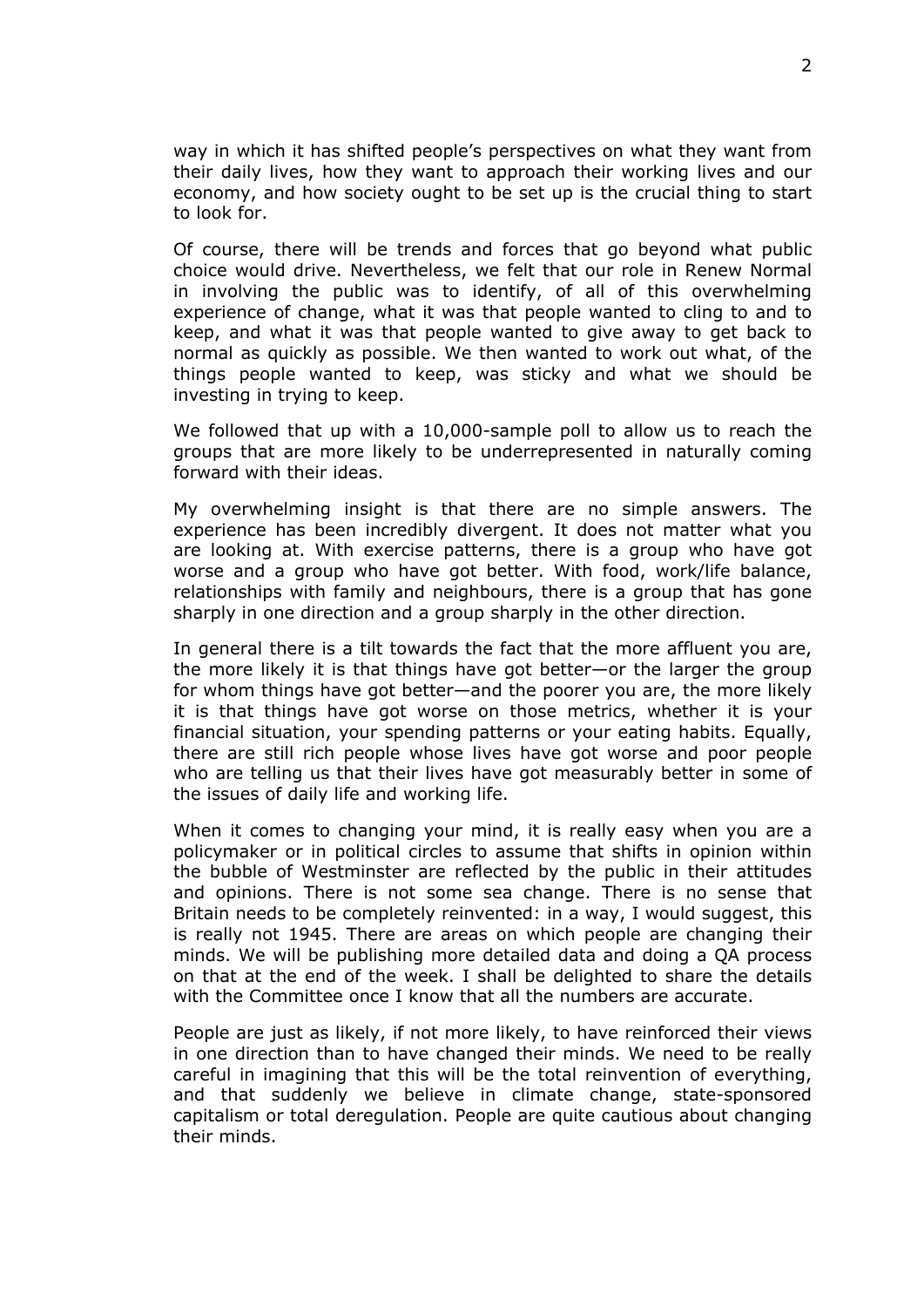I have picked five areas where I am most confident that there will inevitably be long-term consequences. The first is that, because of this divergence of opinion and the tilt between income and demographic indicators, inequality on almost every metric will be sharpened, whether it be educational or health based. In all of it, inequality will get wider. People are giving us really strong indications that when it comes to working practices we are not going to shift to an exclusively homeworking society, but a substantial minority of people want to shift their working patterns. That will have all sorts of knock-on consequences for travel patterns and city infrastructure. I am sure the Committee will be thinking that through in detail.

There has been a marked shift in people's opinions about what I might call strategic national resilience, or anti-globalisation, depending on how dramatic you want to be about it—a sense that we ought to be able to survive more on our own, whether that it is in relation to food, medicines, masks or Chinese infrastructure in our 5G network. We are picking up quite a shift in opinion about how independent we ought to try to be.

There will obviously be a shift in the amount of time we spend online and the services we expect around online living. People have tried it. Some will want to go back, but they will not all go back. That will again be a substantial economic shift.

The final thing and absolute top of polling that we will put out at the end of the week is green space. People have shifted how much they value green space in their lives and the lives of other people quite substantially. That is not to say that people have shifted their views dramatically about climate change. I personally think that climate change is existentially important, but I do not think we can see a shift in the public. In relation to green space and local environmental experiences, its role in personal and societal well-being and its value to other people and to a community is the biggest area where there is a dawning of people's realisations and a real shift. I think politicians should expect to find ways to respond to that increased public demand.

Those are my five: inequality; working practices; strategic national resilience; green space; and more living online.

**The Chair:** Thank you, Polly. That is immensely helpful and it is somewhat reassuring, having gone through 300 pieces of evidence, that there is divergence. Perhaps understandably, we can surmise that people find it hard to look very far in advance and are still quite surrounded by their own understandable complexity.

I call Brad Blitz to give us his initial thoughts. Then we will come on to questioning from Members.

*Brad Blitz:* Thank you very much, Baroness Lane-Fox. I thank the Committee for giving me this opportunity.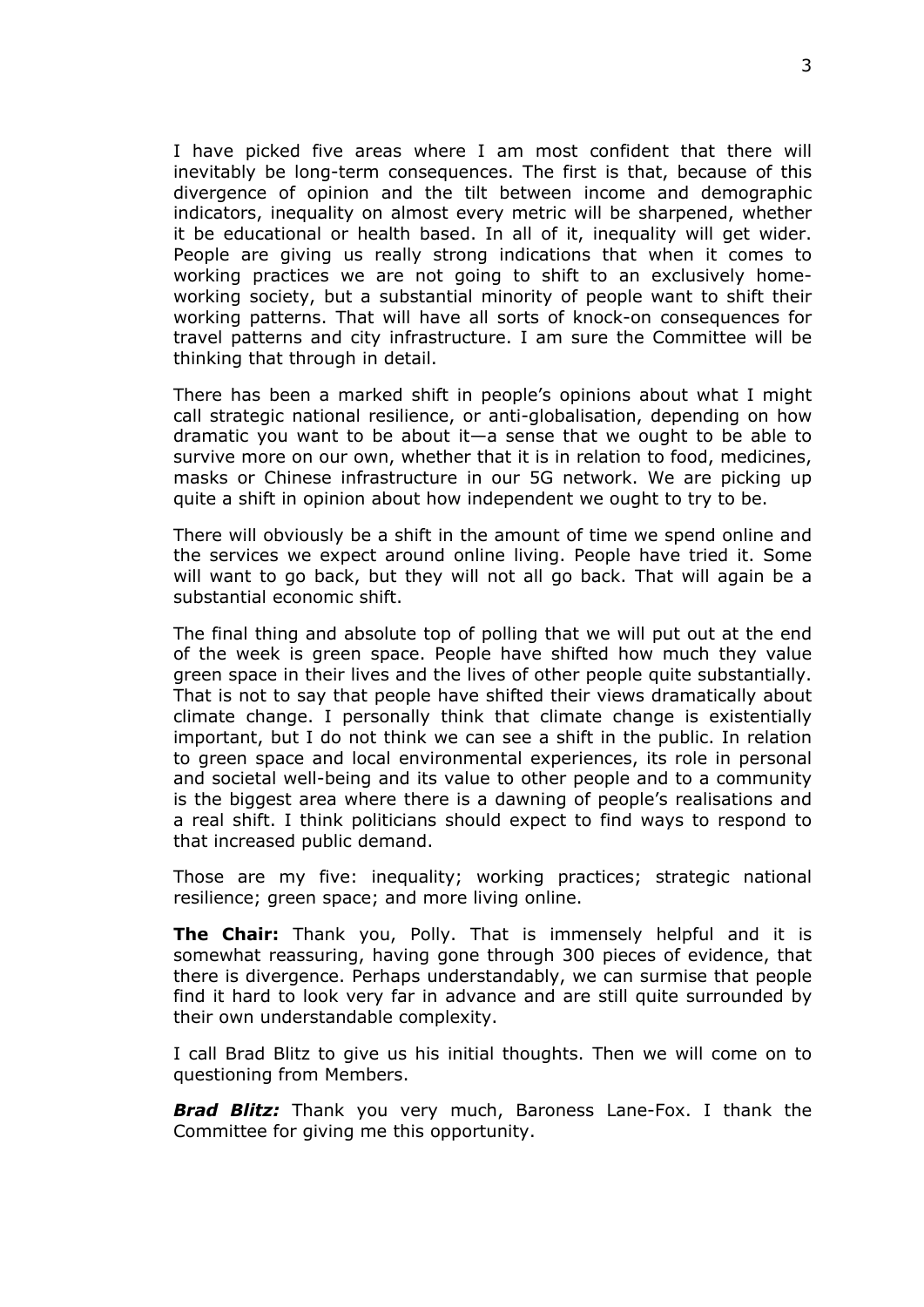I am a professor at UCL. I am a Professor of International Politics and Policy. I am also head of the Department of Education, Practice and Society. I am going to be presenting some evidence, both on behalf of my department but also in recognition of the work that we have been doing with our partners openDemocracy, Schoolzone, London COVID-19 Care Central and the UCL Students' Union.

I want to share in particular the youth perspective—a young person's perspective. That is what we captured through the online competition that we organised.

By way of background, I should say that I speak as an educator and as a social scientist. It is clear from both perspectives that this pandemic raises many questions about the ways in which our society is organised and how our public health challenges might be managed.

UCL has been very much at the forefront of initiatives aimed at addressing many of these challenges. In particular, we have heard from public health experts, epidemiologists, scientists and economists. They have been sharing knowledge with a view to informing policy and improving practice—what we call impact-generating activities.

There are other forms of knowledge, too. It is not just produced by scientists or highly skilled individuals. As educators, we say that our job is to open doors. It would be a conceit to suggest that only professional educators are capable of opening eyes or should be the only ones tasked to do so. There are multiple forms of knowledge; in the wider world we are all learners. That is why, in particular, we wanted to hear the voices of students and children from the ages of 14 right the way up to young adults.

By way of background, I want to give you a bit of information and a bit of context about two events that crystallised in my mind the need for this type of competition. The first was in March. I remember reading a piece in the *New York Times* by a Harvard professor, Hannah Marcus, whose article was "What the Plague Can Teach Us About the Coronavirus". The sub-heading was, "We need to be on guard against the xenophobia and persecution that arose during outbreaks of that dreaded disease".

The author was applying her knowledge to the current situation. Of course, that is something we encourage our students to do. The article also came on the heels of an attack against an international UCL student from Singapore by the name of Jonathan Mok, who was beaten up on Oxford Street in the middle of the day. In spite of what he experienced, he put forward a really eloquent plea on YouTube for tolerance in this beautiful city.

Speaking to colleagues, we recognised that this was a learning opportunity. We recognised that as educators we should not miss a trick. We should use this as an opportunity to encourage students to explore the underlying social core for any economic assumptions that they might come across in their formal studies, whether about some of the issues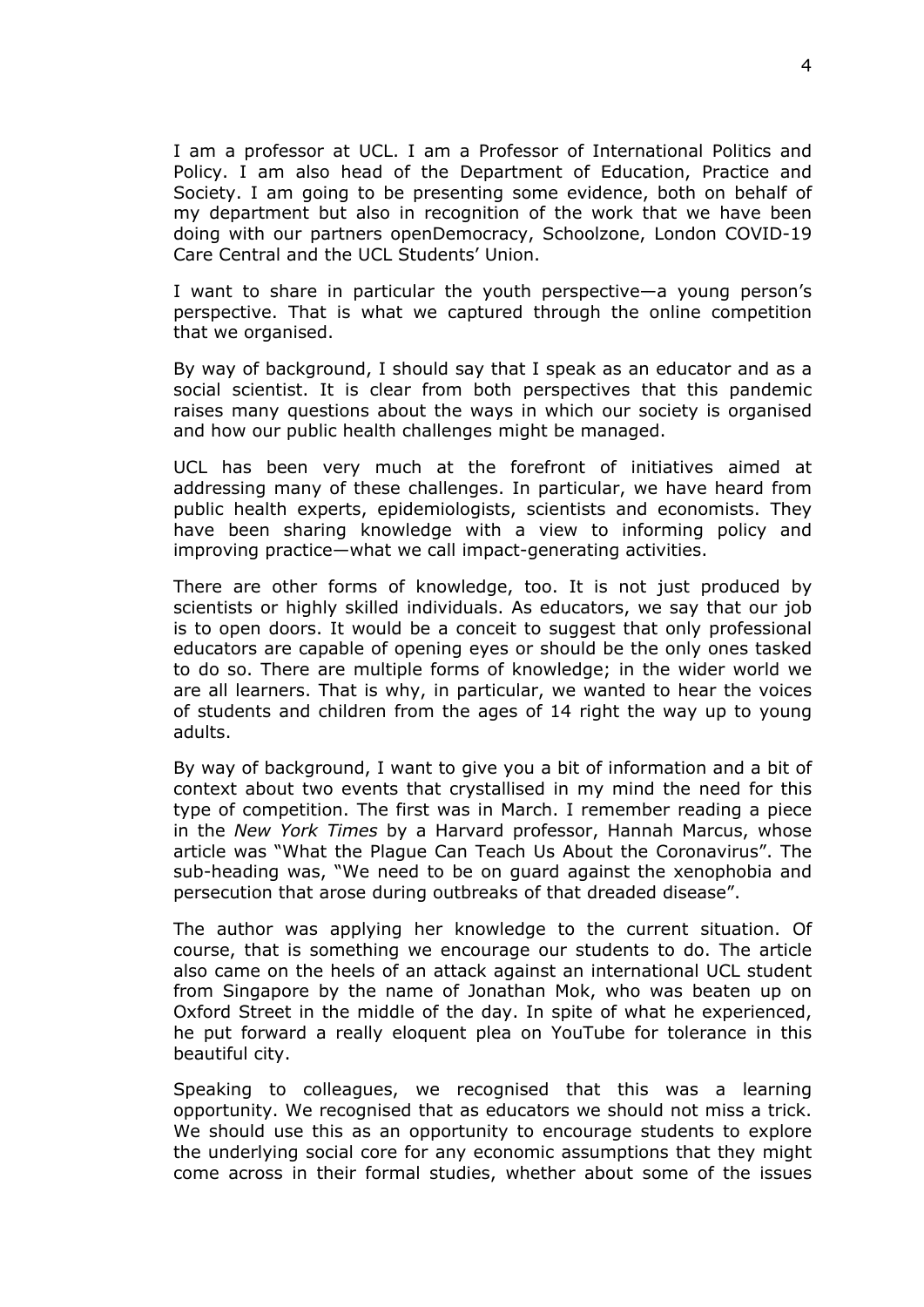that Polly just mentioned—the effects of global trade, the management of borders and migration, the delivery of services and the supremacy of the state to manage the needs of citizens—and to open the door to them so that we could hear their voices.

Working with openDemocracy and a developer by the name of Wishpond based in Canada, a social marketing firm that has organised many corporate sweepstake-type competitions, we decided to organise an online competition whereby students would be invited to upload a short essay, a video or an image in response to the question, "What is your vision for life after Covid-19?" We were really pressing them for illustrations and projections of what a better life might look like.

We worked through a series of partner organisations that had far reach. Schoolzone is able to reach out to 160,000 teachers. We worked through the Students' Union at UCL. We worked through a student-to-student organisation called London COVID-19 Care Central, an organisation set up by University of London students for students who are experiencing anxiety and concern. Interestingly, many of them were young scientists themselves. They wanted to share information.

As a result of the competition we launched, we received 898 eligible entries from 36 countries. Then we launched a public vote. We received almost 10,000 votes. Interestingly, most of what we received were essays. We received 631 essays; about a third of that number were images; and a small number of videos. This was in many respects quite surprising to us. We assumed we were going to receive much more digital content, because the presumption is that that is where students live these days and that is how they communicate. What we received were very eloquent pleas in the written word.

Broadly speaking, we can summarise the content. The first was the yearning to be heard and to be valued: the belief that young people have opinions and insights. These focused very much on the future, but they also focused on relationships. There were discussions about family members and broad assertions about how they could mobilise to be heard themselves.

Related to this was a series of responses that responded, again, as Polly said, at both extremes. There was an eschatological sense of "what is the world coming to?" and some really positive, transformative suggestions about equity, improvements to public health and social injustice, especially systemic racism, as well as more efficient ways of using technology to communicate and reach out. There was an emphasis on the power and vitality of the arts, especially music. Music came up repeatedly.

Of course, global solutions were presented beyond the pandemic. The climate crisis came up repeatedly, in particular. Many suggested that a better world was possible. There was a strong focus on justice and fairness—as I said, largely to do with environmental justice.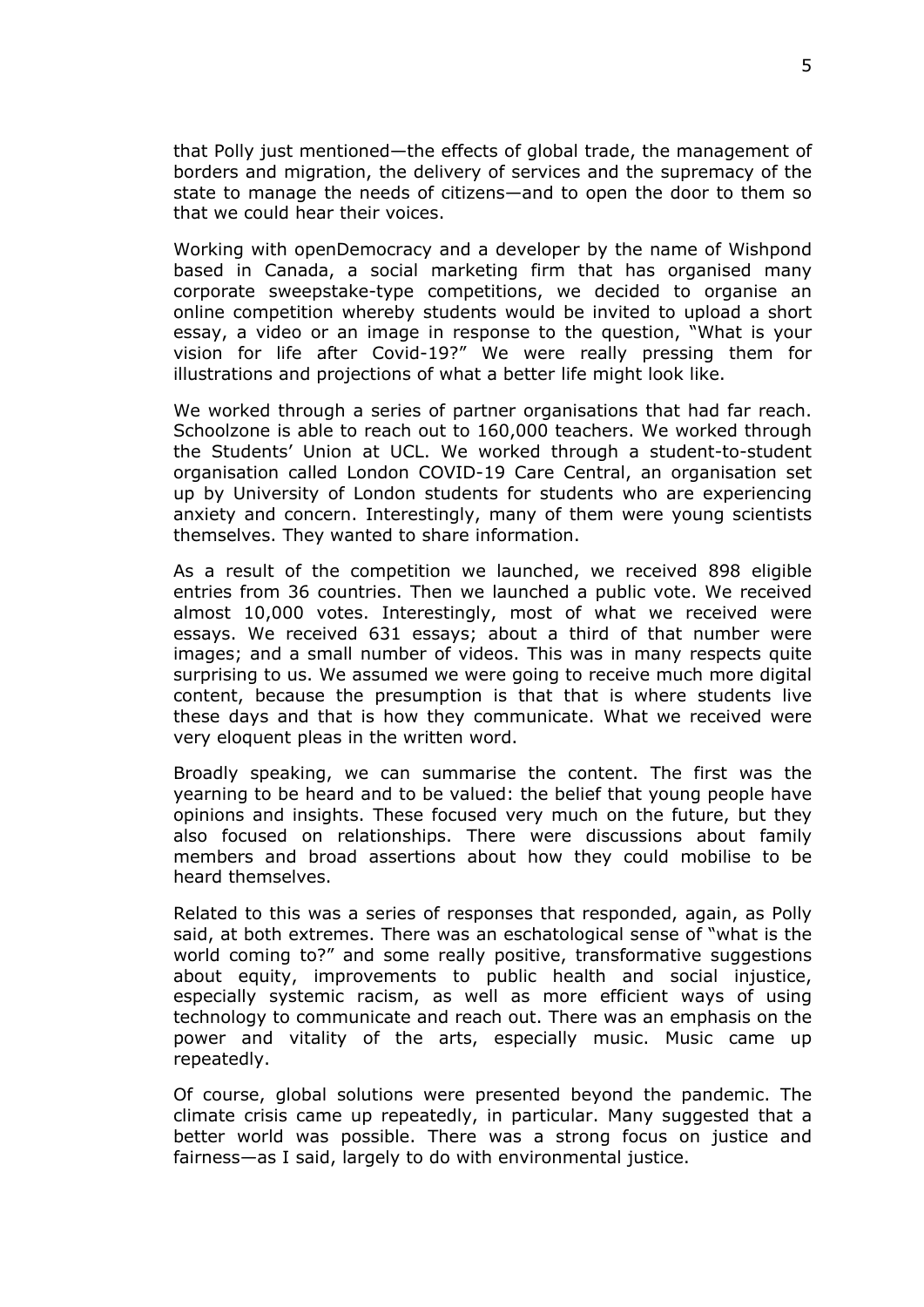At the same time we also heard and received a number of what might be described as pessimistic statements about the worsening of social inequalities, about poverty and about play space in inequalities. Many of the responses spoke to the students' very local situations; their neighbourhoods, their schooling and their family settings.

They spoke about lack of access, whether to green spaces, parks or play. There were concerns about food, insecurity and employment. There were concerns for their own future as well as global concerns about the rise in nationalism, the breakdown of global co-operation, attacks on civil liberties and concerns about state surveillance and despair.

What was also interesting was the way this was presented in art form. We received many collages—many attempts to bring together different media and different forms of information in one particular piece of art. While there was often an element of morbidity, you would find it contrasted against positive images in the same piece of art.

Sometimes we even saw that in the videos. I can think in particular of one video of an art student who had produced a dress that was coloured by bath bombs. She had created this beautiful dress for her end of year, closing-out, ceremony—her final review. She is walking through a cemetery, yet it was still joyous and she is still blowing bubbles. It is as if the cemetery is a backdrop. That was one that I remembered. There was often this element of irony in what was presented.

Overall, I would say that the competition was valued by teachers and by students. Even though the prizes were not financially that significant—no one was going to win a car or a holiday—none the less there was great interest in it. There was, again, recognition that this was a learning opportunity, and an opportunity for participation.

I might conclude by saying that once upon a time we used to talk more about child participation in schooling, in social work and in development agendas. There was greater recognition of peer-to-peer learning as well as horizontal modes of learning. I think we really want to encourage that. It is not that we do not recognise the ground-breaking work of scientists and the tremendous importance of scientific knowledge not only in combating this pandemic and bringing hopefully a vaccine very shortly to all of us, but in recognising that there are many forms of knowledge. As educators, I feel that that is what we should be encouraging. We want to force open the bandwidth to as many ideas as possible. This was one illustration of how that could be achieved.

**The Chair:** Thank you very much, Brad. It is always inspiring to hear about young people's creative brilliance in exposing the times they are facing.

I ask Clive Lewis to explain what your APPG is up to.

*Clive Lewis MP:* First of all, thank you for having me here today, Lords and Ladies. It is a great pleasure. I hope that the Sylvanian family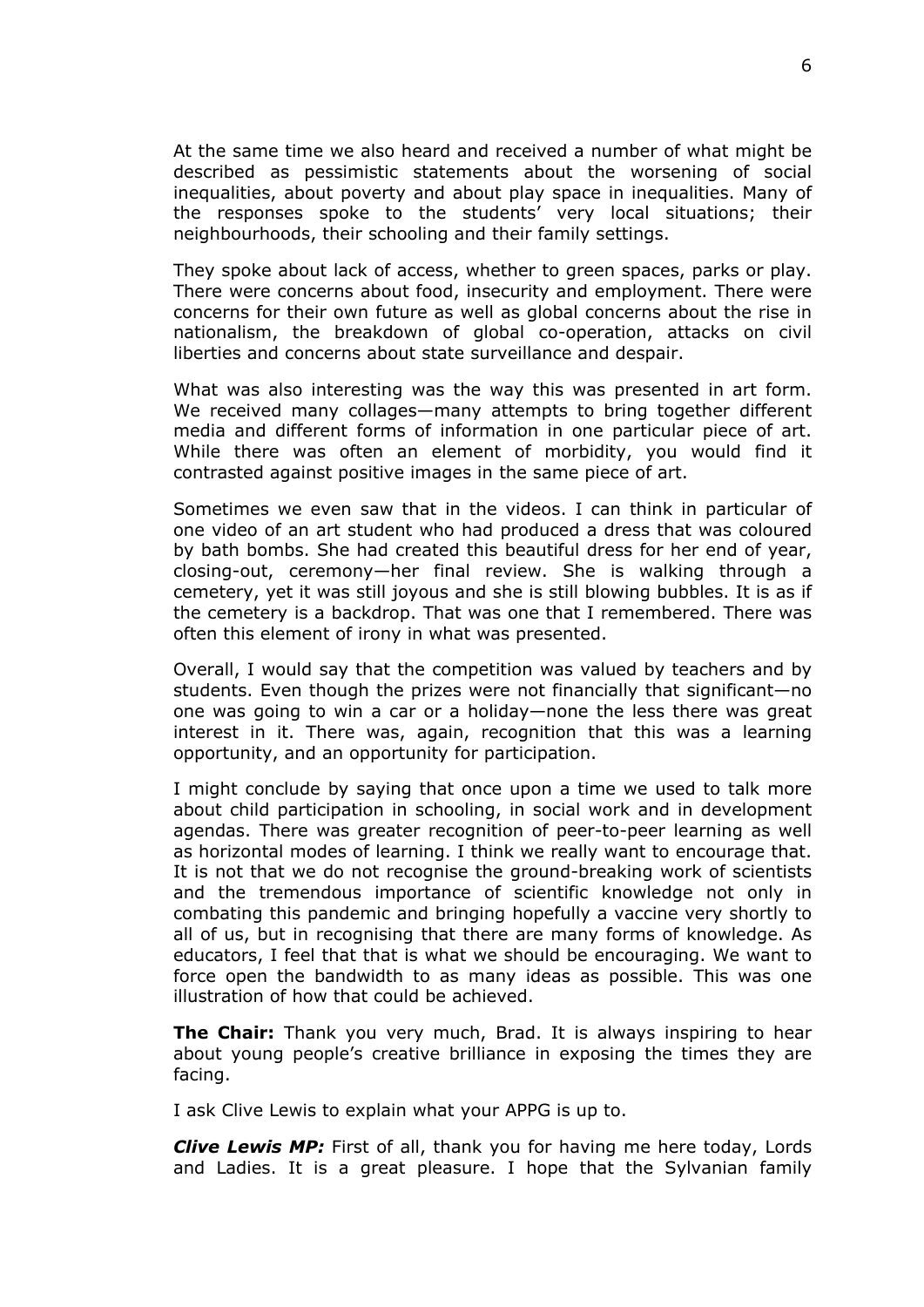backdrop behind me does not dent my credibility. We are all living Covid lockdown in a variety of ways at the moment. That is certainly one for me.

First of all, the Green New Deal all-party parliamentary group that I cochair with Caroline Lucas is behind this initiative. We have been working on an inquiry that we have called Reset. It is publishing the first report of its findings next Wednesday, which we will be more than happy to share with your Committee so that we can compare notes. We are still finalising our findings. There will be much more detail in our report, but I am happy to share some of the key elements today.

We launched Reset at the end of June because we wanted to find out what life in lockdown had been like for people across the UK. We wondered whether anything had changed for people, and what people might want to see changed as a result of their experience. We conducted a public survey and worked with the insight agency Opinium to explore the public's experience of lockdown. That included more than 3,000 people who filled in our full survey. We polled a representative sample of 2,000 UK adults. We then used those results to inform six four-hour-long workshops, in which 108 members of the public took part.

I want to go into a bit more detail about this. We were very thorough in how we went through this to try to give as broad a range as possible rather than speaking to what you may call the usual suspects—those who put themselves forward to engage. The workshops, all of which included a diverse range of people, were a combination of reflection and cocreation. We invited the public to imagine a different future. Our research team also interviewed a small number of people who do not have access to the internet, as Polly did, so that we could make sure we were inclusive.

We also worked with a digital ethnographer, who looked at discussions on Facebook groups across the country between the start of lockdown and the easing of restrictions at the end of July to get a full picture.

We analysed the data. We gathered in the poll, the workshops, the views and the digital ethnography to build up a picture of how people have been affected by the crisis and how they might want life in Britain to change as a result.

In doing this, it is important to express the fact that we wanted to take a small step in doing politics differently, remaking the broken connection between people and politicians. We wanted to start by listening to what people told us about the way they would like to see life change in the UK and what they want to see delivered from government in the future.

Across the workshops, on issues from food to jobs, travel and the way we consume, we found the majority united by a desire for a fairer Britain. That came out really clearly. When asked to imagine a future community, almost every participant in our workshops on homes and community cited greater equality as the best feature of their new community. As one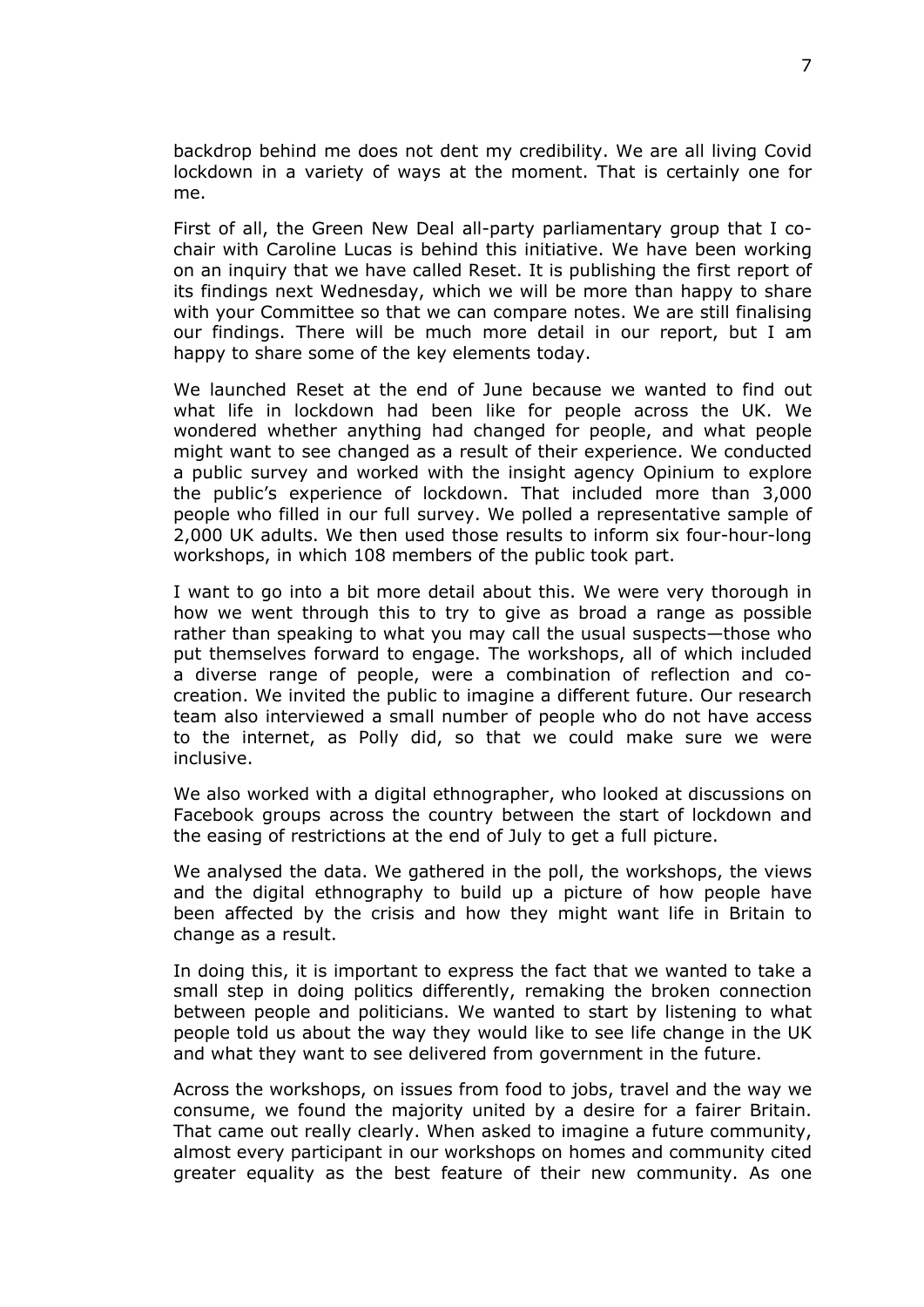participant explained, in their future community everyone is treated as equal.

We also found a Britain that is kinder and more united than many politicians and much of the media seem to believe sometimes. We spoke to people from every walk of life and every part of Britain. We found a range of opinions, of course, but when we created a space for people to reflect on the last few months and how they might want to change as a result we found that it was remarkably consistent across social class, geography, ethnicity and age. We are finding a consensus here.

Overall, we found that people want life in Britain to be fair and greener and believe that the Government can, and should, intervene to make that happen. We found people's desire for fairness and a new-found respect for key workers, and the widespread belief that they should be better rewarded and a desire to address inequalities in the housing market.

People's understanding of who key workers are has expanded to include supermarket workers, delivery drivers and postal workers, among others. They think that they should be better rewarded for what they do.

An overwhelming majority of the public think that NHS workers, care workers, delivery drivers and supermarket workers should have better working conditions. A large majority of the public think that care workers and NHS workers should be paid more.

A large majority of the public want rent caps so that housing is affordable for all. Very few people believe that housing policy is currently working well.

We found that people want to work differently in the future, with potentially significant implications for our ability to reduce emissions if people commute less. Most of the people who have been able to work from home during the pandemic want many of the changes initiated under lockdown to be made permanent. People want the flexibility of being able to work from home where it is safe and it is possible to do so for some or most of the time.

We did find there were some differences between those who are a little bit older in their working lives and some of those who were younger. We have put that down to the fact that the younger you are, it is possible that you are house sharing or living with your parents and therefore do not have that space available to be able to work in the way that you wanted.

We also found that people were supportive of government intervention in the jobs market, with significant support for a jobs guarantee and some form of universal basic income.

Just over half of the public support a shorter working week. Participants in our workshops also told us that they want more time to contribute to their local communities and to be able to give back to the society that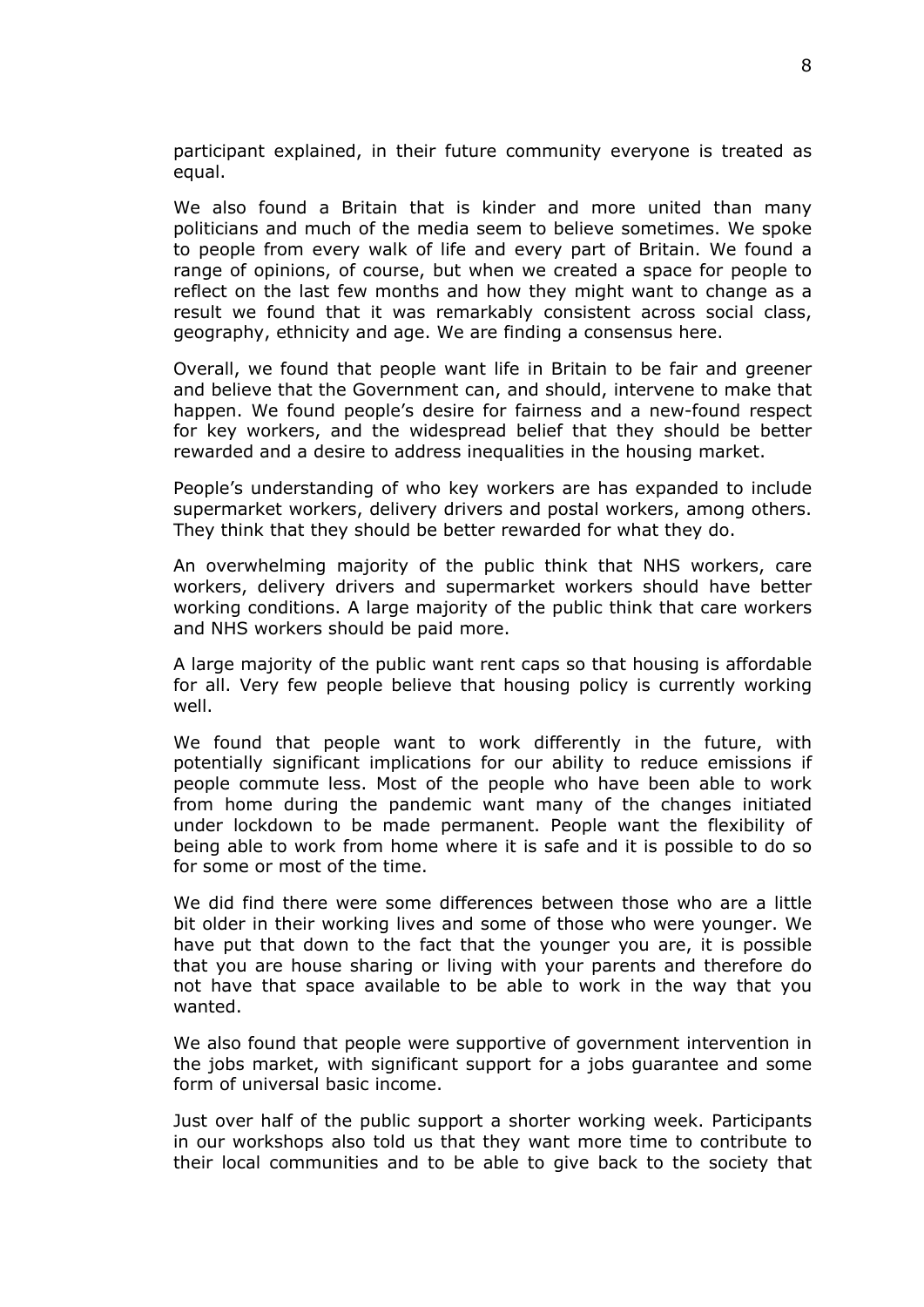they feel part of. As one participant in a workshop put it, "If you give us time, a lot of people would give back".

Staying local during lockdown has changed the way people think about their local areas. Participants in our workshops want more vibrant neighbourhoods, where their needs can be met without having to travel for the essentials of life and where there is less traffic.

We asked people to imagine the high street of the future. Participants in the workshops wanted to see green spaces, trees, community hubs, housing and cultural spaces alongside shops, with far fewer cars and electric scooters. I was quite surprised at that, but that was one of the things that came out.

People are also keen to see how technology can be harnessed to support local shops. People value green spaces enormously. We have heard that quite a bit so far during lockdown. Many of them wanted more investment in public green spaces, particularly in London. Even people with private gardens recognise the value of public green spaces. People see them as social spaces and vital for health and well-being.

In our workshop on homes and community, when asked to describe an object that symbolised community, most of the workshop participants chose to describe a green space. Access to a green space is uneven, though: 19% of people told us that they do not live within easy walking distance of a green public space.

Some of the most popular changes we heard about, including more green spaces, liveable streets, less traffic, more flexible working patterns and food grown closer to home, would also make a significant contribution to meeting the UK's zero carbon targets. Having seen the Government intervene in unprecedented ways, from guaranteeing income during lockdown to building emergency hospitals, people seem to have a renewed understanding that the Government are able to intervene to shape our everyday lives, and want a Government that will do so.

The Prime Minister has described his Government as a "people's Government". Our research found that this Government have a far greater popular mandate for much bolder action to achieve fairness and sustainability than they actually imagine.

**The Chair:** Thank you very much for that, Clive. It is interesting to see some of the things between the three of you, particularly green spaces and equality in the community.

Finally, but not least, Anthony, will you tell us a bit about the work you have been doing in the RSA?

*Anthony Painter:* Thank you, Baroness Lane-Fox, and I thank the Committee for inviting me. Like my fellow witnesses, I applaud the way in which you have cast the net wide on this conversation. I also applaud the work of my fellow witnesses, who clearly have done an enormous amount of public engagement work in this process.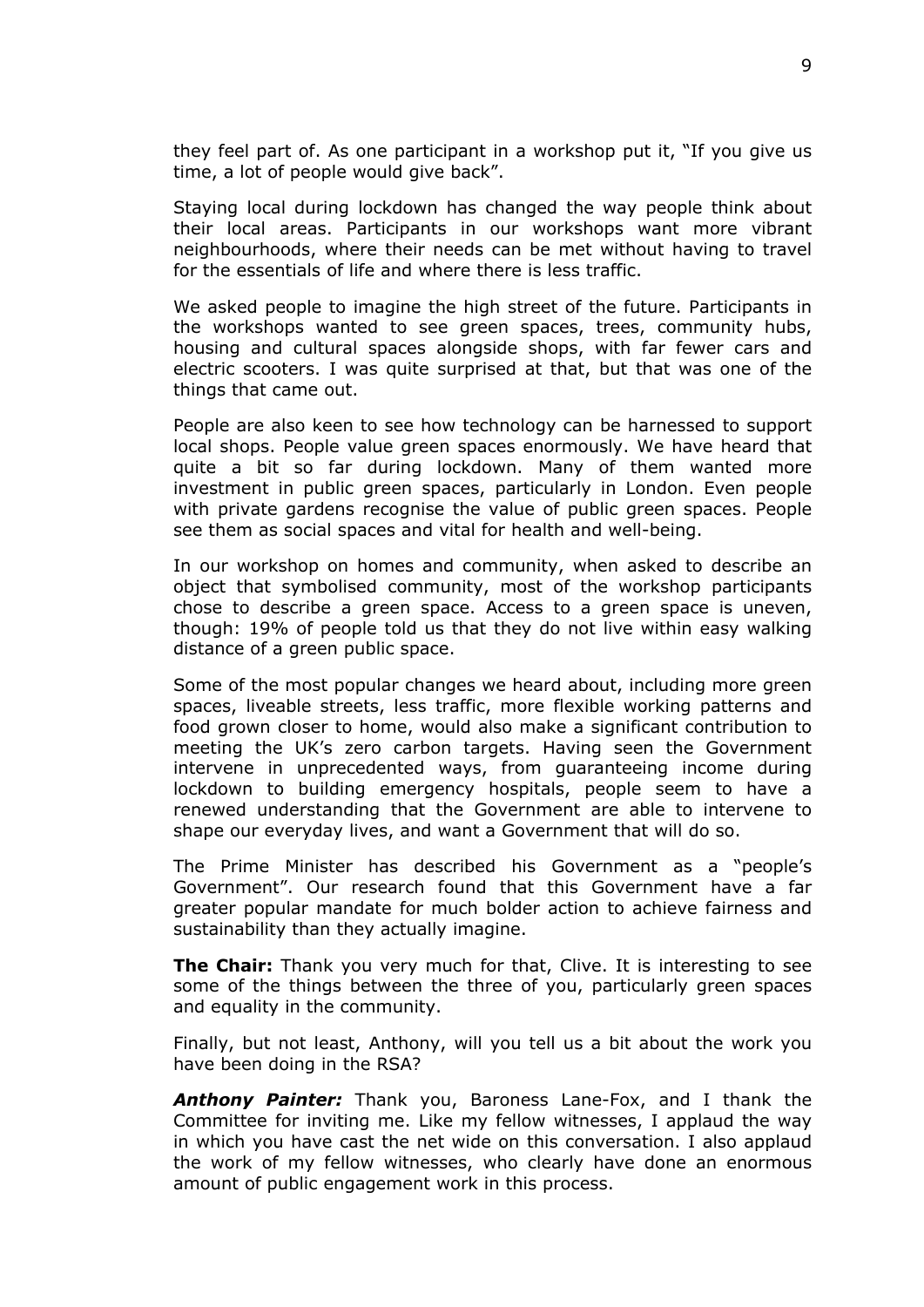As we think about how we bridge to the future, that will be a critical component of how we respond to what has been revealed through Covid.

The RSA combines research analysis, policy, thinking about how you design systems, engagement with practitioners and the public in order to try to understand society's needs, the changes that might be required, but also, critically, how change might happen.

The key thing about Covid is that it has revealed to an enormous extent how there are deep structural fractures and inequalities in society. Our governance systems are not yet purpose-built. Those fractures and systemic weaknesses have often hampered our ability to respond to the needs of the moment. They should provoke us into thinking very differently about how we respond to social, economic and service needs in the future.

There are three ways in which change can happen—one is the underlying need for change. Covid has revealed deep inequalities in race and ethnicity, economic position, access to housing, green space and the support that you get from public services and the community. There is a latent need for change.

There are moments when suddenly these features are revealed. Covid and pandemics are one such moment. Economic crisis and major cultural changes are others. Covid has been important in identifying where some of those fractures are.

The third step of change is that there is a viable coalition that wants to see change and can carry it through with public support and legitimacy, which is why the public engagement exercises that are undertaken by the organisations and the Committee are so important. You need to be able to sustain change over a period of time.

In preparation for today we had a look at some of the global responses to the global pandemic that were perceived to be successful and what were the features of those systems that were successful. We took a look at China, Vietnam, South Korea, Taiwan, Japan, Germany, Australia, New Zealand and Singapore—a group of nations that have been quite successful but are very different models.

The interesting thing about this conversation is that the responses can happen in many different governance systems across ideologies and across the political spectrum. There are a number of features that have been critical and from which we can learn as we go forward.

First, there needs to be strong co-ordination in responses, horizontally and vertically: horizontally between aspects of central government and vertically between regional and local government but also civil society, the commercial sector and so on. We have seen elements of this in the response to Covid—for example, the construction of the furlough scheme that was part of a social dialogue between the Government, the trade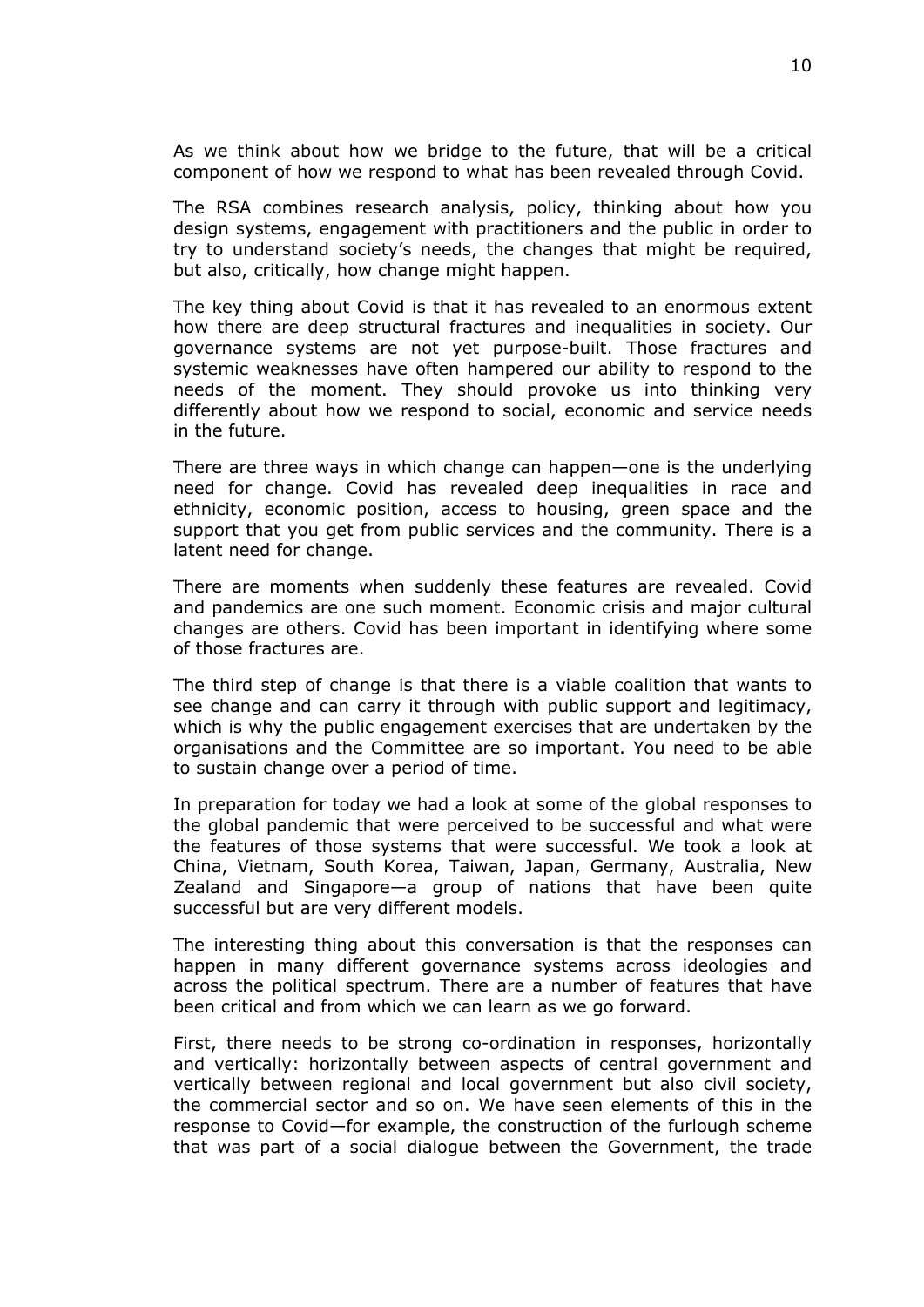unions, business and others. It points to the important way in which we might confront some of the challenges that have quite clearly emerged.

Societies that have been successful have high levels of trust. Those levels of trust can be cultural. They are about government practice, transparency and democracy. They are based on the capacity of a system to be resilient. Do you have spare capacity in the system to respond to challenges? Are supports sufficient—for example, social security, public services and universality? Is the system adaptive enough, particularly to the needs of particular exposed groups such as black, Asian and minority ethnic communities and poorer communities?

We have done quite a bit of survey work on essential workers and key workers who have had a different set of challenges—not financial or economic particularly, but more to do with mental health and well-being. How do we respond to those social health needs? So, capacity resilience, trust, co-ordination and learning over time, including from international examples.

We can build some of these lessons into how we move forward. There are probably two ways in which we need to go into this change tunnel from this moment. One is with the deep ethos of public engagement. We do not yet know how we need to respond to the challenge of green space, to housing, to reforming our social security system and to bringing health and social care together to ensure we can have better future work, more available to more people across time. We are very interested in the future of work, climate change, public systems and education and lifelong learning. Covid has thrown up challenges in a whole series of dimensions across all these areas, but we need to have a very considered response. Having responded at scale immediately, how do we, over the next two, three, four or five years, bridge to the future?

I think there are two main ways in which we need to do that. One is that we need a stronger sense of stability in the short term. We need a stronger understanding of the hierarchy of risk. What are our priorities for loosening lockdown and re-engaging? Obviously, key and essential workers are at the core of that. Opening up schools, universities and colleges may be at the top of that apex.

How do we respond to the opening up of the rest of the economy and the cultural sector alongside that? Having an understanding of the hierarchy of risks will be critical. Having public understanding and engagement about that is critical.

We need to set a series of policies and measures so that we understand how we can navigate the next year, 18 months or two years while we hope that one of the many research elements looking into vaccines is successful.

It is stabilisation in the short term. In the longer term, we need a deeper public engagement about how we respond to the challenges that have emerged.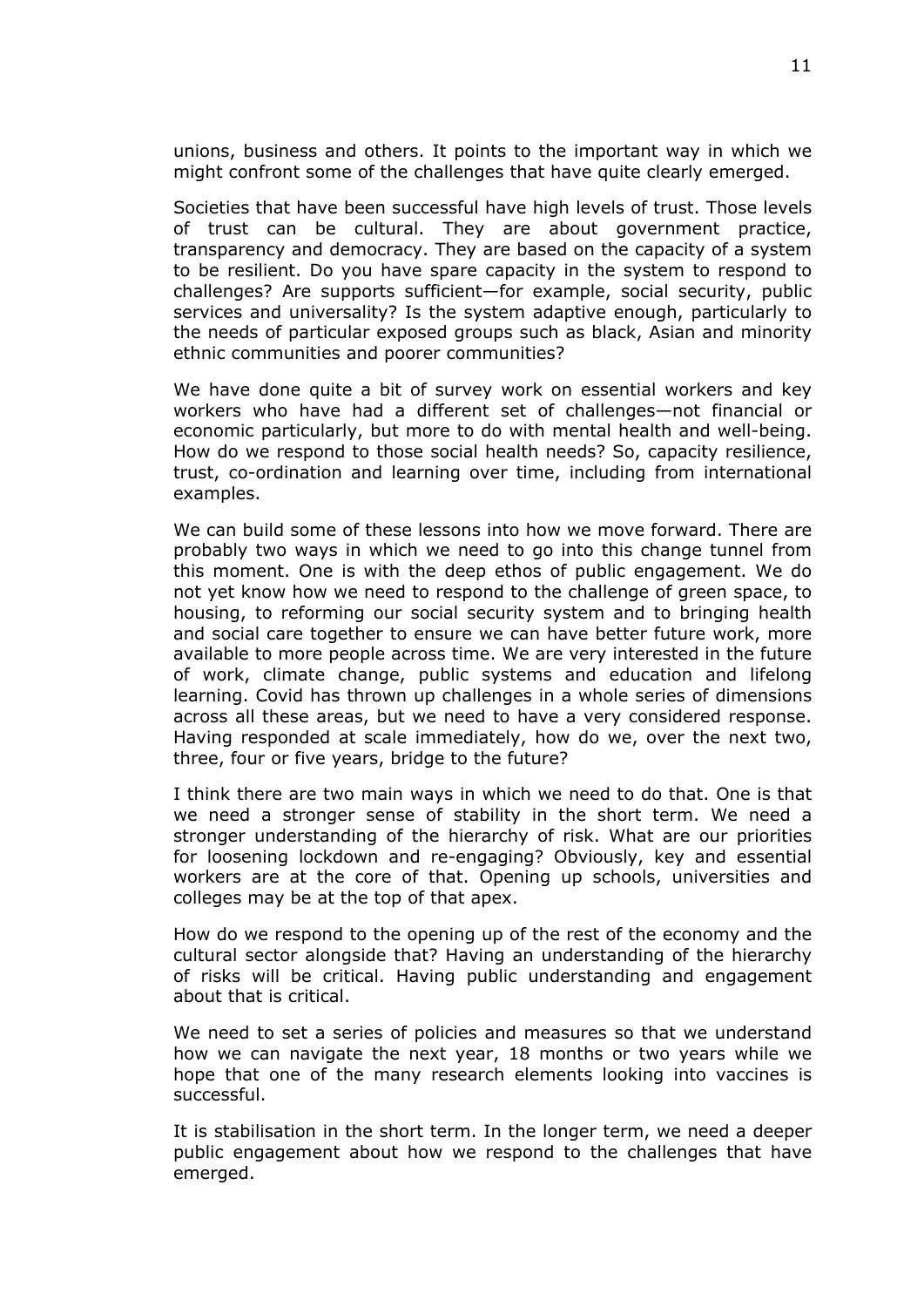We have proposed a sort of people's health and social care commission. There are lots of off-the-shelf solutions to how we bring health and social care together. What do we actually want and need from systems? What do the public expect? What values do they expect to encompass in that? It might be right to bring the care system together with the NHS, but could that be done differently? Do the public have different expectations of different elements of the system?

How do we reform and adapt our governance systems so they are coordinated better and have greater resilience and capacity? Again, public dialogue is critical as well as expert engagement across a whole series of fields.

We need a series of processes by which we have a public dialogue about the changes that we wish to see so that the fractures and fissures that have been highlighted by Covid can be responded to most effectively.

**The Chair:** Thank you, Anthony. It is interesting to get a different systems-change view as opposed to starting with public engagement.

I am going to open it up to Members to ask questions of our witnesses. Please raise your hand if you want to speak and direct your question to one or two of our witnesses.

Q2 **Lord Hain:** I want to ask Polly and Clive about the common finding about inequality and fairness. Was there any sense that people are willing to change their own lifestyles, in the case of paying supermarket workers, care workers and postal workers more, and to pay more for their food, their letters and their care? Was there any sense that people were willing to change their own lifestyles to get the greater equality they want?

*Polly Mackenzie:* That is the fundamental question. We have not completed our work. We will focus on that using a public engagement survey tool that has been pioneered in Taiwan—Polis. Demos has been exploring its use in the UK. I would not count my chickens, basically, is my first thought. People did say that key workers were more important during the pandemic than they thought they were before, but it is not very surprising that the richer you are the less likely you were to have seen that shift. Most importantly, when it comes to after the pandemic, do you still think key workers will be important? People on lower incomes tended to say yes, and people on higher incomes tended to say, "Nah, not so much".

There has been a shift in people's perceptions about the reliance that their lives, even affluent people's lives, place on the essential services provided by people on the lowest incomes, but we should not get carried away by the shift that happened during the pandemic, which was, "Oh my goodness, supermarket workers are essential". There will be a regression to the mean, and potentially quite a substantial regression to the mean.

We must not get carried away by a complacent view that the intensity and the deep emotional resonances and feelings that were there during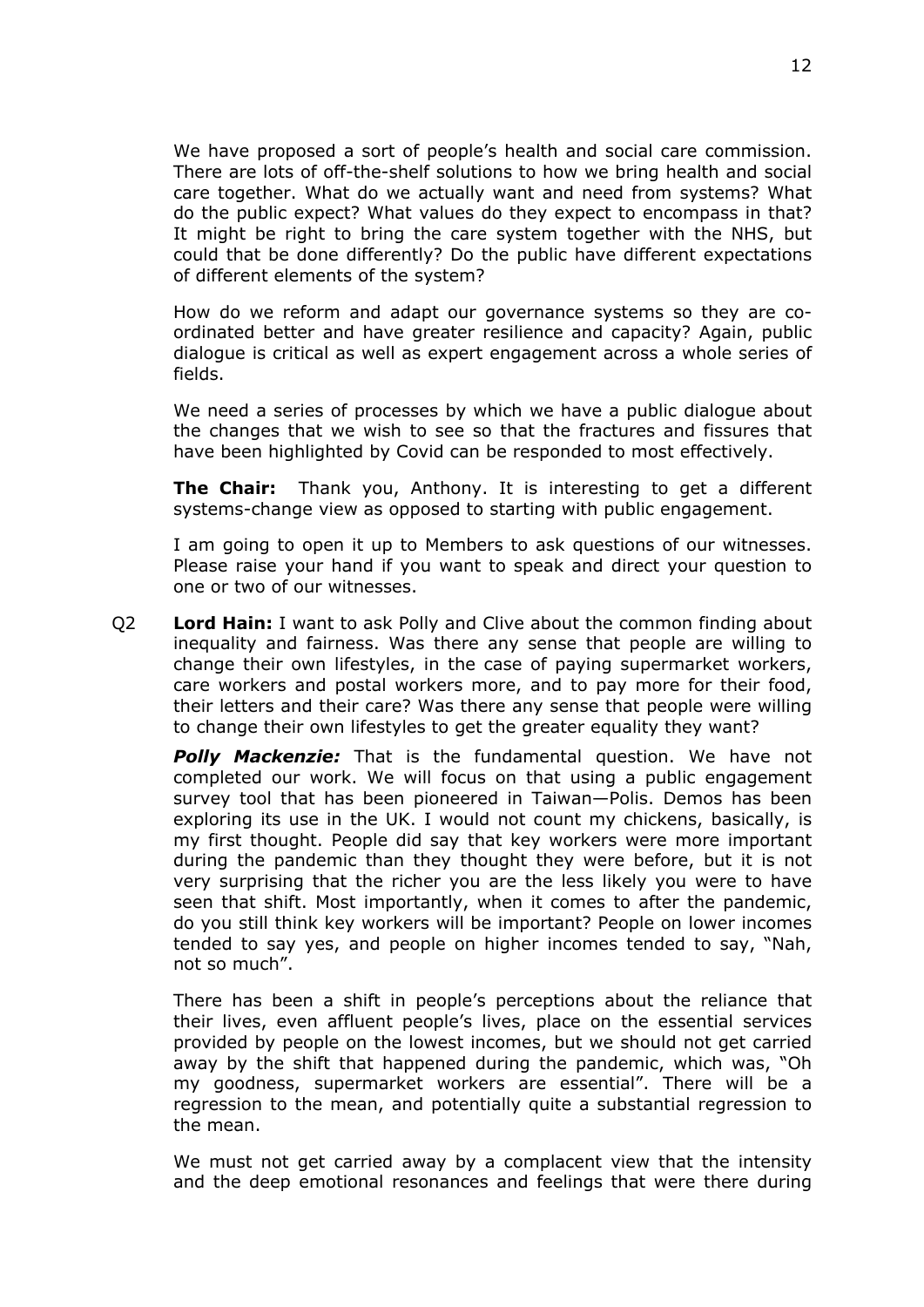April and May will last. That is true when it comes to a sense of national unity and loving the Prime Minister and wanting his good health. A lot of that has evaporated. When it does come to the question of, "Will you accept the consequences for yourself of what you might loosely describe as a fairer society, or at least higher wages for those at the bottom?", we should be cautious about assuming that people are willing to take those costs on.

*Clive Lewis MP:* We asked people to imagine. We started from the perspective of, "What would you like to see changed?" Certain things came through—fairness, equality and green spaces. One that you could put a definitive cost on was better terms and conditions and wages for what they considered to be key workers.

Ultimately, once people have made a decision that they think should happen, it is for politicians to work out who pays for it. It is not necessarily that it simply has to come from taxing them more. We have tried to put a disproportionate weighting on the number of people we spoke to from C1, C2 and D social categories—a greater proportion of what you would call working people with less disposable incomes.

The job of politicians is to put forward proposals to pay for this. It does not necessarily follow that it will disproportionately land on them. What we were trying to say is that this has opened up avenues that people did not think were possible before. What would you like to see happen? It is now the job of politicians, economists and others to work out how we can do that in the fairest possible way.

One thing I would say is that not everything that people were talking about necessarily had a price tag attached to it. For example, during lockdown we know that when we were talking to people the issue of Black Lives Matter and the incidents that took place in the United States meant that the issue of fairness came to the fore. There is a link between the sense of people feeling collectively united together and trying to face something down. There was a sense of community. There was a more magnified sense of injustice when we saw that.

When we saw the death of George Floyd in the United States, I think that if that had happened outside of lockdown I am not sure whether George Floyd's name would have necessarily resonated as it now does. I think there was a particular moment during lockdown where people had a sense of belonging and engagement, which can rapidly dissipate. None the less, during lockdown when we conducted these surveys, some of those issues would not necessarily have price tags attached to them. There was a sense of things being done differently.

There is some cost in flexibility of where you work, whether at home or the office, but it is also about flexible ways of working that both employers and employees could engage in that do not necessarily have an overwhelmingly large price tag attached to them.

Q3 **Lord Pickles:** I thank the witnesses for giving some really interesting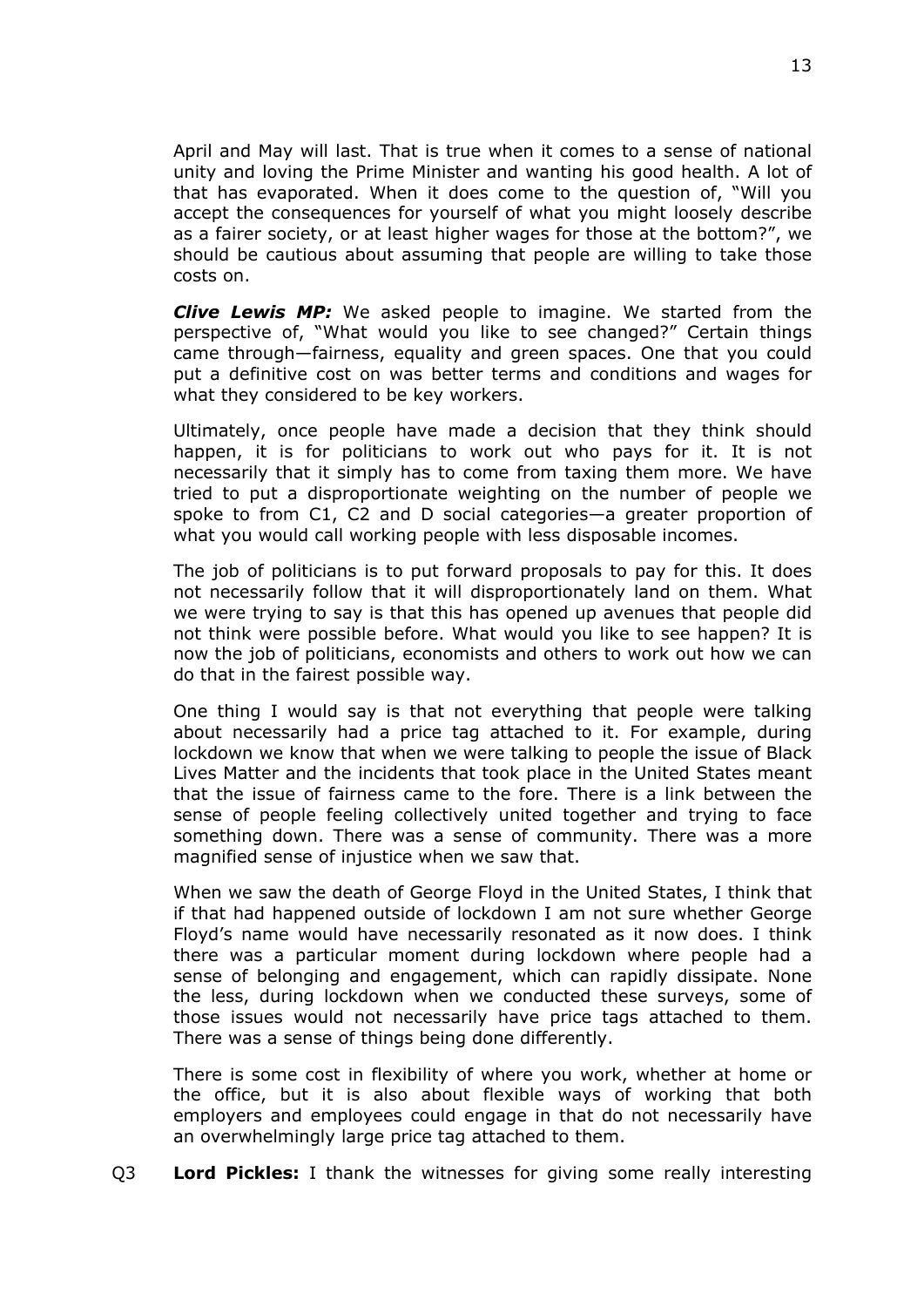evidence this morning. It could be that I have been rather affected by reading "Citizen Clem" over the summer. I was struck by what Polly said: this is not 1945. I am not entirely sure that I agree with that.

The political parties, for want of a better word, that want to go back to what it was like before the pandemic—those that mistake the echo of their own voice for evidence coming from the public—will fail. Those that lay down some plans for what a post-Covid world will be like are the political parties that will prosper.

My question to all four of you is: we have seen some trends. There is the trend towards online shopping and working from home. That has been going on now for a number of years. I read or heard something this morning that suggested that essentially what has happened during lockdown is that those trends have jumped 10 years in their predictions.

I know it is early days, but we can see that things have changed. We can see things that have got worse. Clearly, inequality has got worse. In the process of looking, what have you seen that was wholly unpredictable and that you doubt will be the same again? What do you feel about our future shopping and work needs? How much has that changed for ever, or are we on an upward trajectory?

*Anthony Painter:* Lord Pickles, some of the things you have mentioned are in the category that I described. Latent change was suddenly accelerated by this. It is not that it was unpredictable but that it just flipped the switch in some areas.

Of course, there will be some retreat. A minority of the working population, quite possibly, who worked away from the office are now reflecting on the commute and how they care for their families and balance their responsibilities of work and so on. That was very much underneath the surface, but it was not culturally sanctioned. How do you raise that as an individual? Suddenly, when you are one of millions who have completely changed their behaviour, you start to question the old way of doing things.

I think some of that will stick. Some of it will be very bad news for the high street, tragically. That is why we need to think about the response. We will need to do some rapid transition to think about how our town centres work, for example. We live in the context of a wider levelling-up agenda. That thinking is critical and will have to be supported by government with rapid engagement of local communities.

I think you are right that it will be very difficult for us more broadly to avert our gaze from the multiple injustices that have been highlighted. A lot of those are about our relationship with work. Your experience as a key or essential worker has been very different from a furloughed worker, for example. Those experiences will change again as, unfortunately, it is very likely that unemployment will increase. Some of those who have been on furlough may well be at risk. There is a feeling of risk not being distributed in the right ways. The systems of social support that are in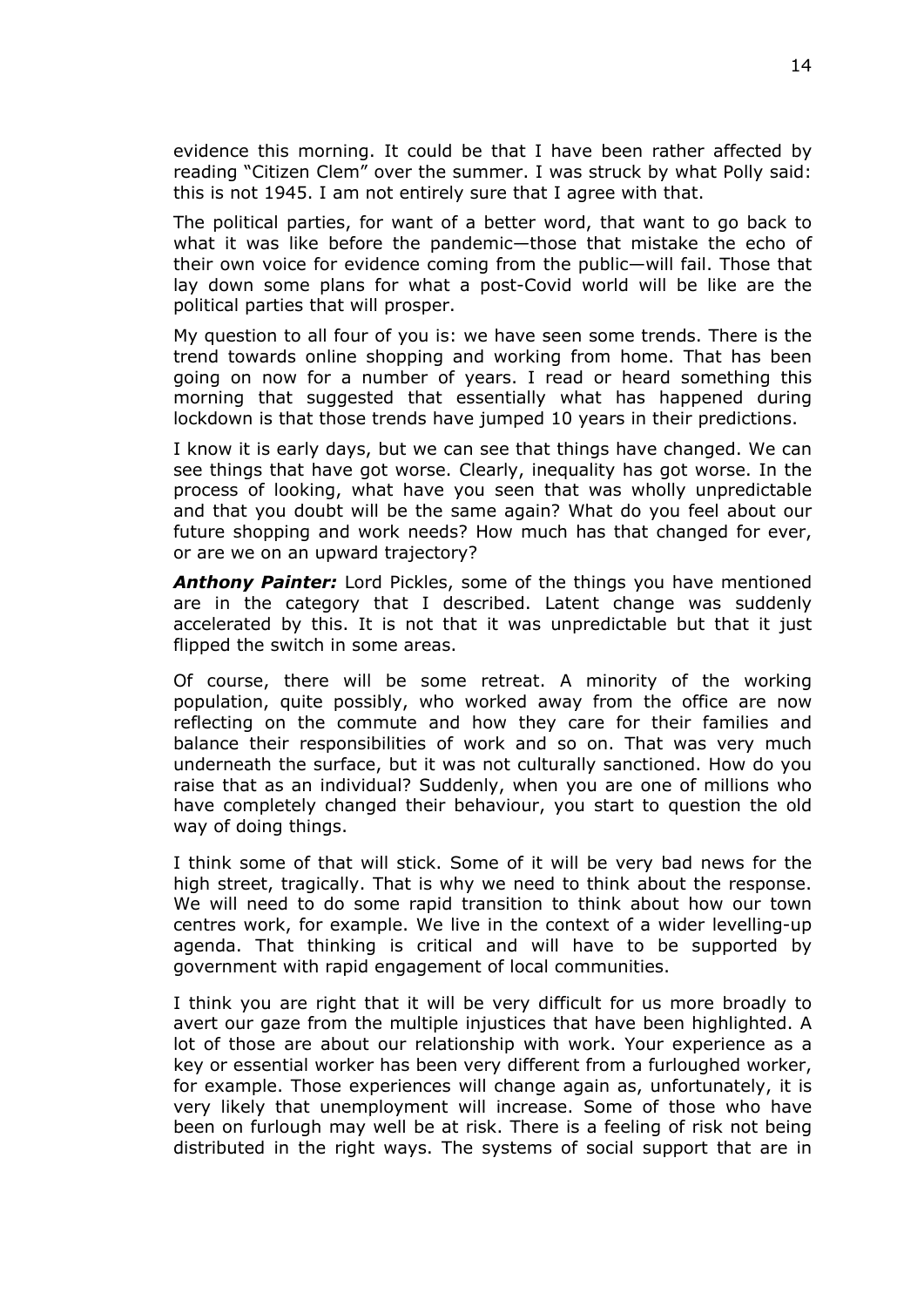place are not sufficient to rebalance that risk in the way that people may perceive to be fair.

I think there is an opportunity for coalitions of change that respond to those challenges. Unpredictability in the future may come from unexpected coalitions and from different perspectives and voices that are not so ideologically charged but are quite practical in responding to the sense of injustice that many different communities and those who observe different communities will feel from this process. That is a live context. The challenge is how you create those coalitions of change in dialogue with people to work out what might be possible.

To link to the first question, on who might fund it, we need to have an advanced dialogue about how that might happen. People, when invited to such dialogue, can think about things in different ways. For example, the investment in the NHS funded by increases in national insurance of a decade or so ago was part of a longer dialogue of change. There is an opportunity for those dialogues with the electorate and citizens that could lead to longer-term change.

**Brad Blitz:** I think I would agree with Anthony. We are seeing a lot of acceleration but we are not necessarily seeing that much innovation whether it is the fact that Zoom existed beforehand but now we are all using it constantly, or the fact that we are turning more to online shopping, although that has existed for the best part of 20 years.

What I do think is different and must be recognised is that 1945 set in train a series of liberal reforms and the development of principally liberal institutions. As I look at the world right now, I see not only the increase of nationalism but mercantilism and the rise of family illiberal policies and tendencies, antagonisms and authoritarianism. I see responses that are not conducive to the creation of a more collective and healing process, I am sorry to say. If we focus at the level of consumption or consumerism, we are missing part of the bigger picture here, which speaks to the ways in which people are able to enjoy their freedoms. That must be protected ultimately by strong democratic institutions. Democratic institutions and information systems are currently under threat.

I would be less optimistic about looking at these trends with a view to identifying changes of behaviour. We are currently in the middle of this. We will see not only additional inequalities but all sorts of constraints that may prevent us from acting as we might have done previously.

*Clive Lewis MP:* My party has always known that it does best when it articulates a vision of the future and a way of getting there: one that it can sell to people. I think that applies to all politicians and all political parties now. The reason, now more than ever, is that the concept of TINA—there is no alternative—has been blown wide open. The analogy I would use is that we were all on a conveyor belt that was going far too fast, and you simply do not have time to think about anything else than keeping on that conveyor belt. All of a sudden, that conveyor belt has virtually stopped. People have been left on it looking about and thinking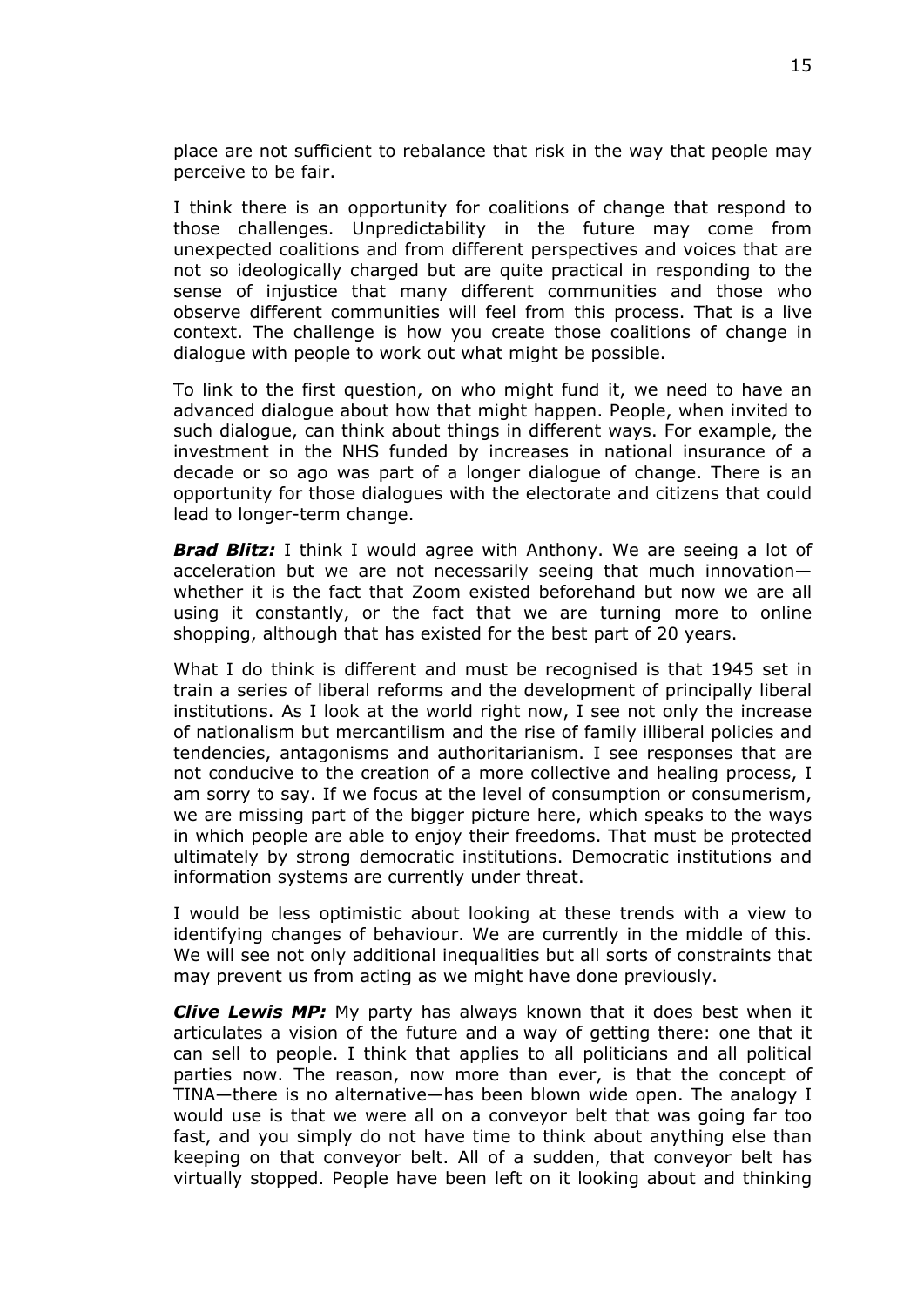about other things that they want to do, and that things are possible that they did not think were possible, from government intervention through to more time with their families.

Even though we have a government that is rapidly trying to get us back on to that escalator and ramping up the speed, people have now seen that it is possible to slow that escalator down. It is possible for other things to happen. You cannot put that genie back in the box. There are trends that will accelerate, but I also think you are right and that it is not an option for politicians who want to go back to how things were. While we will see some things go back to normal, I think there will be a number of others now where the public perception has been significantly changed over a very short period of time. Politicians and political parties will need to be wary of that. I think you are right about the 1945 moment. That is a good example.

*Polly Mackenzie:* I heard Eric's question as trying to identify the changes that have not been the acceleration of trends but the reversal of trends. I want to give quite a specific answer on that.

Inequality was not getting worse. It is quite a controversial thing to say, but I think it is evidenced and true, especially with education. Ten years of progress—narrowing the gap between rich kids and poor kids—was obliterated in 10 weeks, and it is potentially going to get worse. There was a whole range of inequalities. They were not getting better fast enough—that is a perfectly reasonable point—but they were not getting worse, and now they are.

On this question of national resilience and anti-globalisation, it is debatable what trend we are going to head towards. We were moving globally towards more block-based interactions and less pure liberal globalisation. I think we will see a huge shift in how international institutions and organisations adapt. It is not a clear reversal of a trend.

On the positive side, personal hygiene and handwashing were not going up. At best it was static, but it has been transformed. Again, there will be a regression once this is over, we can assume, but there are potentially huge gains on communicable disease if people take personal hygiene differently. Will we become a mask-wearing society more widely? Will everybody wash their hands when they go to school or to the office? There are potential real gains there and we should be excited about that. Around a whole range of personal health behaviours, whether it is exercise, diet or well-being, where the trends were going in the wrong direction—slowly—we have not seen a big shift to the positive, but we have seen a big shift in the positive among a group of people.

Personal behaviours, as anyone who has ever tried to go on a diet knows, are very hard to change. Something extraordinarily disruptive happened here, which meant that for a proportion of the population—especially young people—they were able to change personal behaviours that are incredibly sticky. While we should not ignore those for whom those experiences got worse during the pandemic, there is a real reversal of a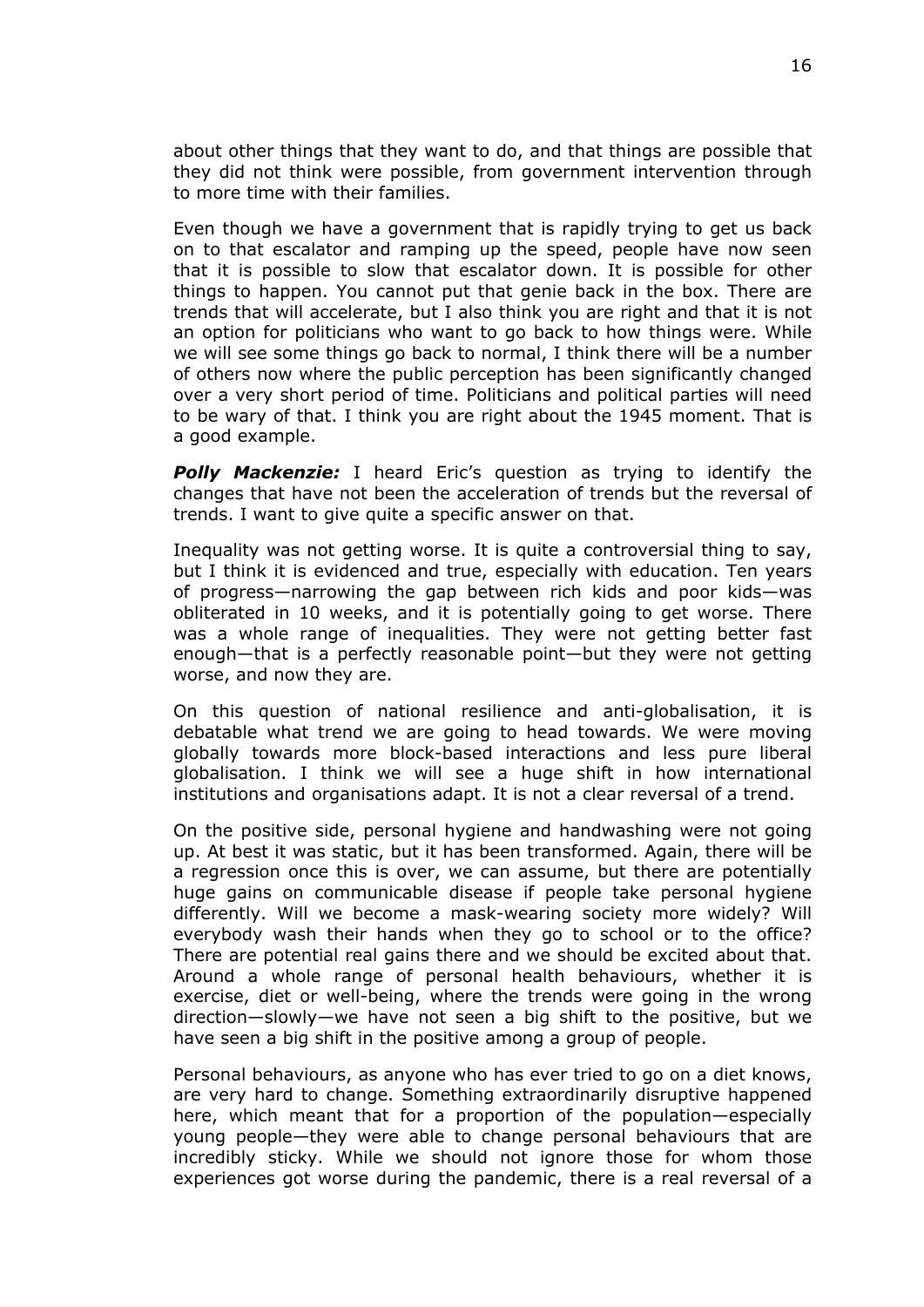trend there and a real opportunity for public policy initiative to build on. We should not forget about that.

Q4 **Baroness Jay of Paddington:** My questions, which are interrelated, are both to Polly and Clive. We could debate for ever this point about whether or not this is a 1945 moment. The fascinating thing to me has been that everything that everybody has said this morning has seemed to suggest that the role of government in the future will be very substantial, and probably more substantial than many people have thought over the last two decades, with the impact of mixed economies and the involvement of the private sector in a great number of the areas of policy that are now seen, from what has been said by the witnesses, to be things that people understand to be the responsibility of government. In that respect I would say that this is a 1945 moment, but I would like a comment from both Polly and Clive on that.

Adding into that, Polly raised the question—and she referred to it again in her last answer—about the substantial survival on our own that people want to see. I think you mentioned food security and so on, Polly, in your first answer, but does it also involve more of the kind of nationalism that was heard about in the previous discussion with Anthony and the sense of fortress Britain, which would run very much counter to some of the illustrations and points that Clive raised about the green future and the way in which many of the people responded to some of the points that his research proved about the need for collective multilateral, multinational action? That is a slightly double question, but if both Polly and Clive could respond I would be grateful. Thank you very much to all of you.

*Clive Lewis MP:* The people whom we spoke to no longer believe in the status quo. That was something that came out from the conversations. Listening to the other participants taking part in this, and obviously bearing in mind who I am, who Caroline Lucas is and who the MPs are who are involved with this—and being part of the Green New Deal group—I can probably feel some eyes rolling: "Well, you would get that answer".

I am quite confident in the methodology that we used to try to get as broad a range of people as possible and that we did not try to lead on the questions. We asked people to imagine. We guided but we did not try to give them the answers. We did not come with a set of answers. I think we tried to be as fair as possible from a social and scientific perspective.

I definitely feel that we have got back from this that people believe that government can and should act to make life fairer. The crisis seems to have opened up a new conceptual space about where and what the Government can do on everything from rent controls to job guarantees, in tackling inequality and making society fairer.

I do not think the full ramifications or implications of this Covid-19 crisis, the lockdown and all that has gone on with it are known. I think it will be up to history to look back and see the full implications of this. I definitely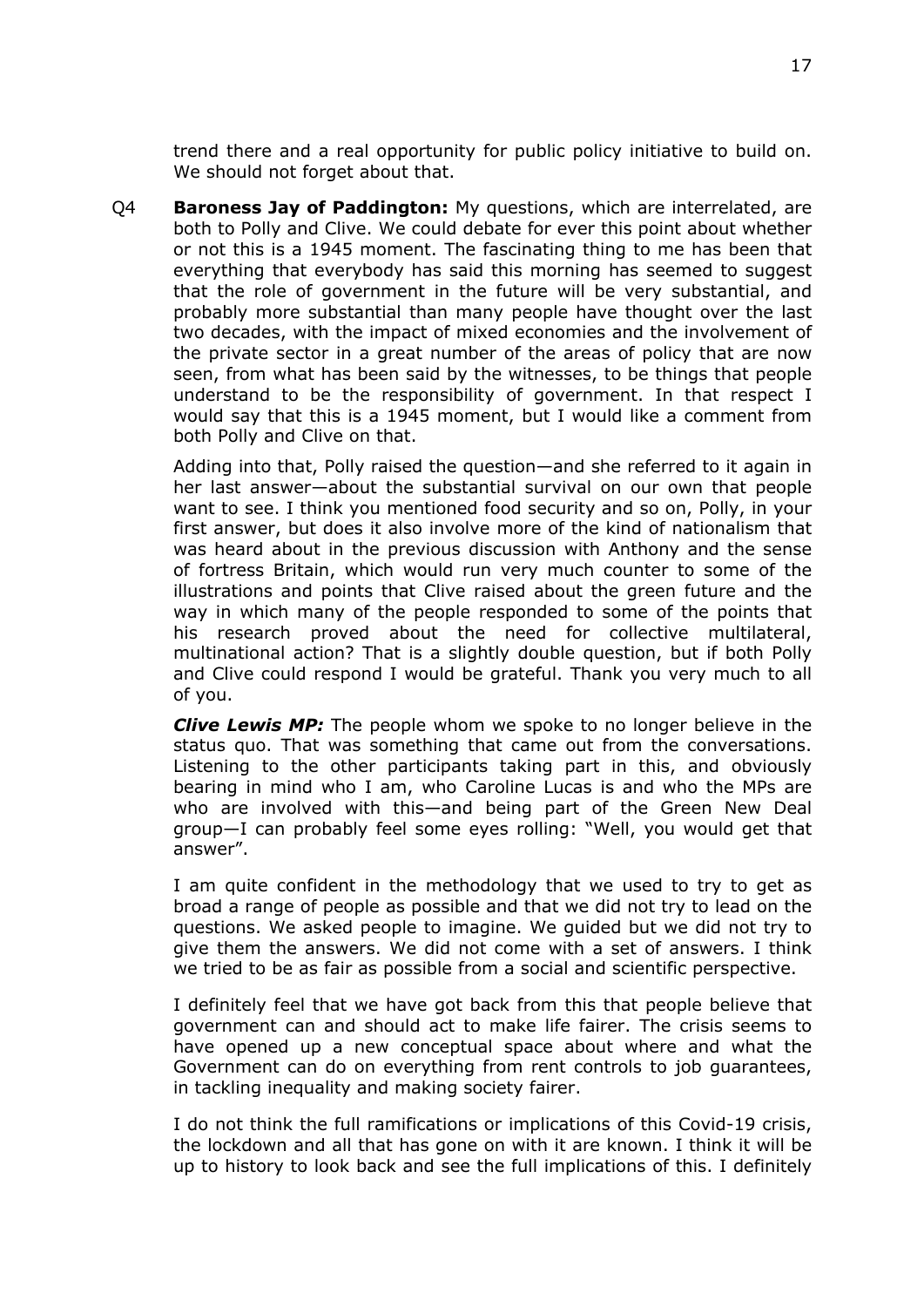feel that people saw for the first time that it was possible to do things differently. We have had 40 years where we have been told that government should not interfere or intervene and that there is no such thing as society. I know that is a controversial statement and there is a lot more to that statement than just those few words, but there was definitely a sense that, as a society, people felt that they were all in this together for the first time. They really felt they were all in it together. People were coming out to clap. There was a sense of community and a sense that things could be different.

One of the things that we will take from this as the Green New Deal group and as a Reset group is that there was a definitive sense that government can and should act to make a difference to collective wellbeing. That has always been there among sections of the population, but we have seen now this concept and idea grow out across all social categories and social demographics. From our perspective, that was one of the key things that came out.

*Polly Mackenzie:* I am sure that Lord Pickles is a better historian than I, but Brad articulated this really beautifully. It is that sense that, post 1945, we saw a huge step forward in the role of the state to achieve solidarity and risk pooling through social insurance and the NHS.

Obviously, there are lots of corollaries with the situation now. Only wars load this amount of debt on a society. There is that sense of a simple break, and the fact that our economy will have a huge impact and people will have to shift from one job to another. The scale of potential change is of course huge.

I guess what I meant when I said that this did not feel like 1945 is that I slightly disagree with Clive in the sense that there is a universal, overwhelming view that we should take that leap forward in terms of solidarity and risk sharing.

There is one strand that has not come up. When we think about community or solidarity, it has to come with a lot of responsibility as well as rights. We had 12,000 survey respondents to our first survey. What surprised me as a soggy-minded liberal was the visceral anger towards other people. One that sticks in my mind is a woman who wrote probably 400 words about somebody who had carried on using the gym equipment in Inverleith Park. She was filled with rage. A lot of that is to do with Dominic Cummings, I am afraid, but it goes beyond that. It was the sense of other people not doing what they were told.

There is a sense of community and solidarity, although the ONS polling suggests that has deteriorated quite substantially since July and over the summer. There is also a sense of what the price for solidarity is. You have to apply the rules. We need to be cautious—certainly those on the left or those who are perhaps of a more liberal perspective—to recognise that this does not mean, "Let's all be nice, and sunshine and rainbows, and the Government will pay for everything". People might want more solidarity at a price in terms of compliance with a set of societal rules. It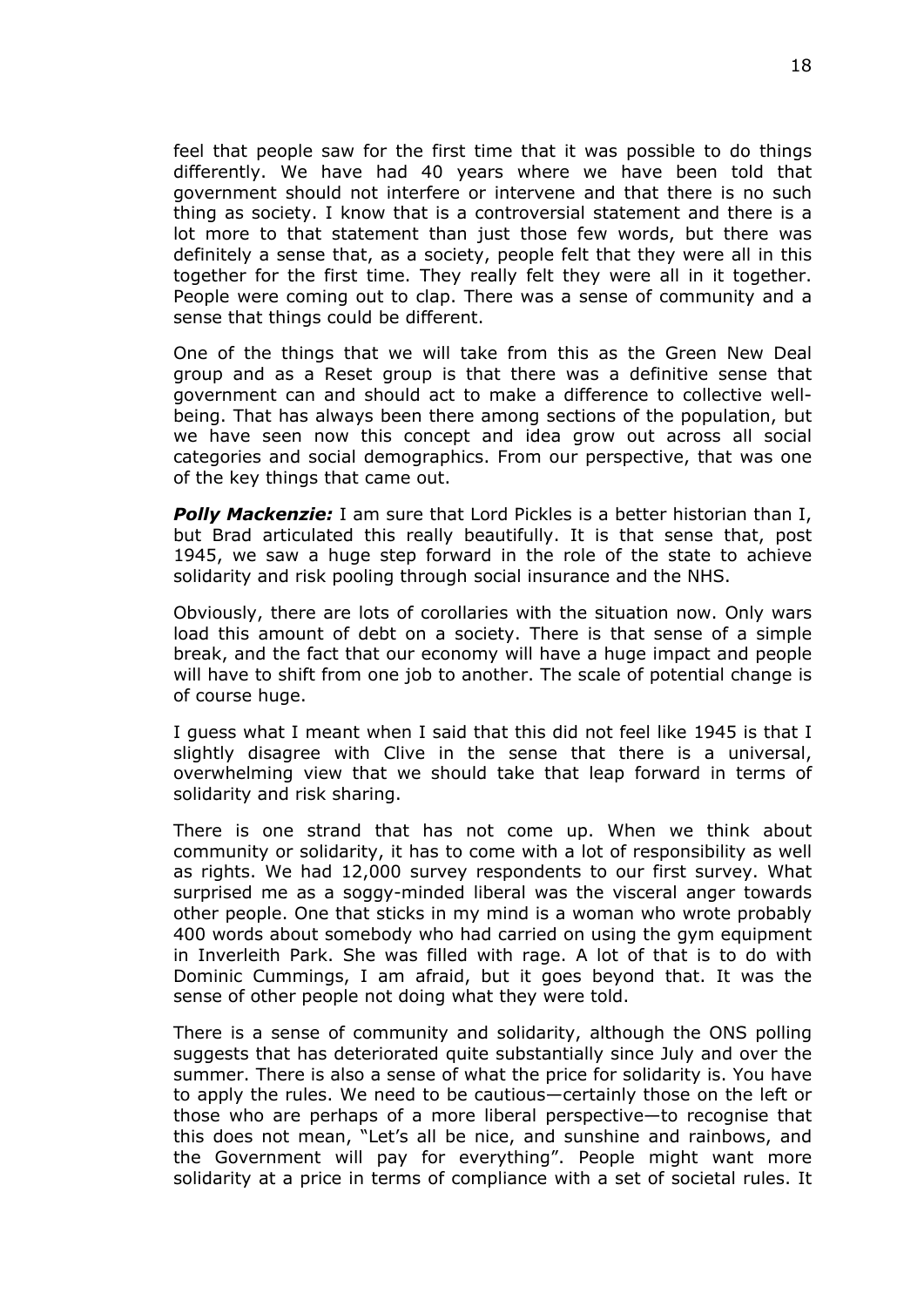becomes controversial when it comes to questions about benefit sanctions, for example, where the left has, quite legitimately in my view, taken exception to that idea of compliance by rules set by the state.

I think we need to be really careful about what solidarity might mean in terms of compliance and responsibility as well as rights and the removal of personal choice.

Q5 **Baroness Chisholm of Owlpen:** I am carrying on from where Margaret was talking. Both Polly and Brad mentioned globalisation in their introductions. Polly mentioned that they had found that people were talking about becoming more independent here and less reliant on globalisation, whereas Brad mentioned that in his surveys it came back that they were worried about the breakdown in globalisation. Was that due to age? Was Brad mainly talking to young people? With Polly, perhaps the demographics were older. Could you comment on that?

*Polly Mackenzie:* I am certainly sure that our demographics are older than Brad's, who had focused particularly on young people. I am worried about the breakdown of the world order and the post-war settlement even—the Bretton Woods institutions. I am worried about it. What I wanted to report to the Committee was a sense that there appears to be at least a marked shift in the desire for more independence. We should not underestimate the visceral emotional impact of food shortages, even if they are only limited to not getting pasta but, hey, you can get rice. There is something about empty shelves that is so out of the common experience for generations that it is lasting. It does obviously move into PPE and pharmaceutical supplies.

There is the question about who is going to invent the vaccine and who is going to let other people have it. We have seen the hyper-nationalist approach from President Trump, talking about how he is just going to get the vaccine for himself and not worry about anybody else. I worry about that, but I think the more it happens, it is totally self-reinforcing. If other countries are trying to act in their own domestic interest, not thinking about global solidarity, it becomes rational for other countries to follow suit. Of course, the problem is that this is a global pandemic and we cannot eliminate it anywhere until we have eliminated it everywhere. It is self-defeating, and yet public demand is toward the anti-globalisation movement as a result of this.

Q6 **Lord Harris of Haringey:** I thank all the witnesses for a very interesting series of presentations. I detect essentially a conflict between those of you who are saying that there is appetite for change and those who are saying that that appetite is not there; indeed, people's reactions to those things that have been accelerated as a result of the last few months are militating against further change.

I wanted to throw in another thing and get comments from the panel. How is this affected by faith, confidence and trust in government institutions? It seems to me that you are more likely to be happy with a series of changes if you have confidence and trust in those who are going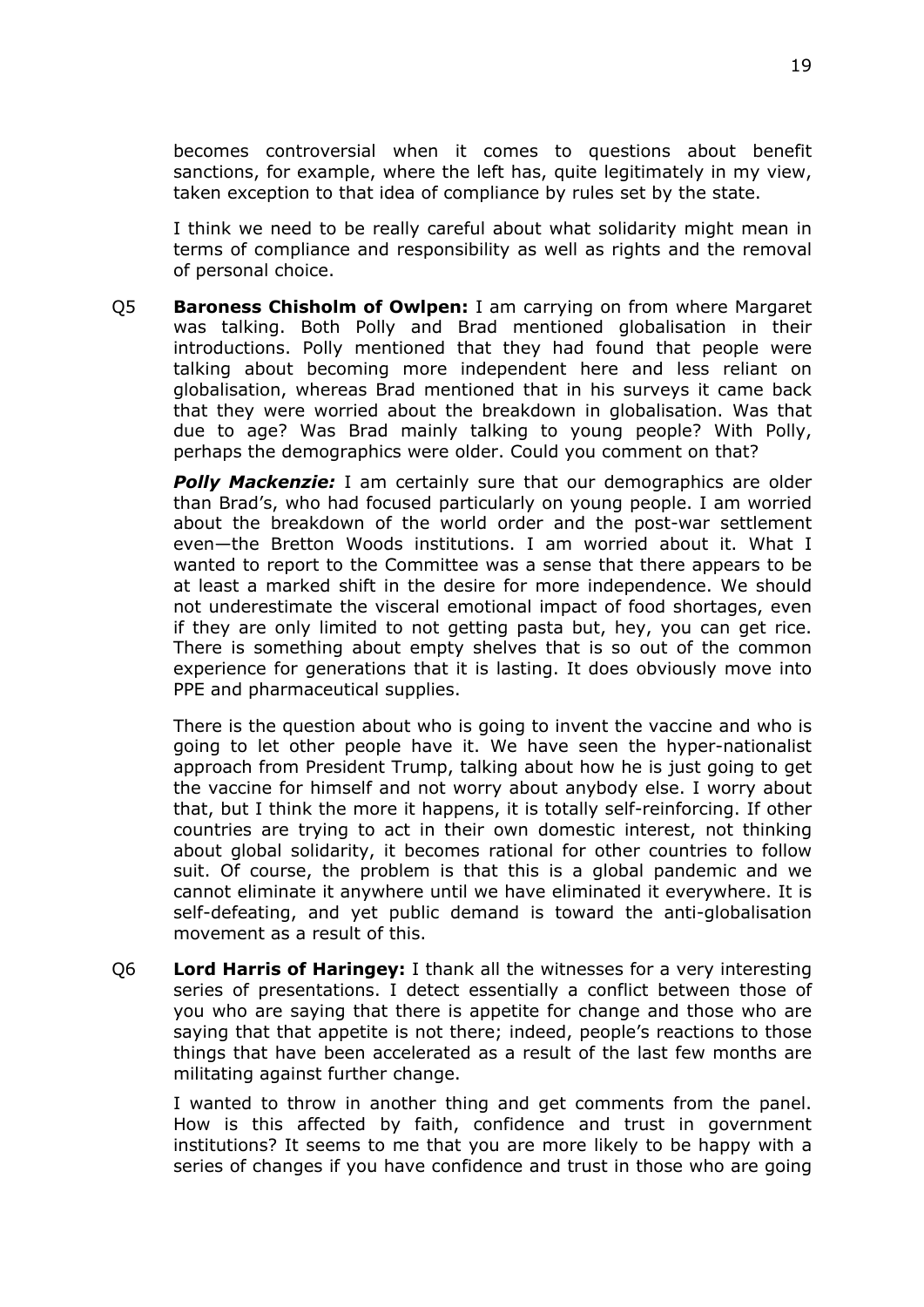to carry them out. I wonder whether any of you have picked up a feeling that some of this has been quite shambolic and we are therefore less confident; therefore, we will have to be more self-reliant as a consequence.

Could you then speculate as to how government—big and small "g"—can restore trust and confidence, and therefore a sense in which it can move forward?

**The Chair:** Anthony, you talked a bit about trust. Do you want to start with Lord Harris's question?

*Anthony Painter:* In the societies that we looked at, having a high trust quotient was of benefit in encouraging a solidaristic community response. We particularly saw that in South Korea and Taiwan. They are, interestingly, two places that have had democratic revolutions over the last few years, as well as previous experience of SARS and MERS.

There was trust in the Governments there that they were taking decisions based on experience and that asked for sacrifice. Some of the measures in South Korea we might be very uncomfortable with. There is a degree of intrusion to ensure quarantine after contact with potential coronavirus cases and so on. We may not be comfortable with that level of invasion of privacy, but, having had the bedrock of trust, they are able to build on that. I think it is essential.

In terms of the current situation, there is a risk now that we get into a stop-go style of government as local lockdowns spread and hit large conurbations and others. That might engender a lack of trust as it is perceived as a lack of consistency over time.

It might be worth taking a step back and trying to slow some of the changes, and develop a more open and engaging rhetoric, rather than saying, "Everything will be fine and we will march forward". There just needs to be a bit more humility in some of the public comms, and a bit more clarity about how we move forward over time and manage the risk.

Very briefly, can I touch on the other discussion, because it is related to this? We have presented globalisation and nationalism as sharp and stark alternatives. In reality, it is a bit fuzzier than that. If there is a sense that is coming out of it, there will be a willingness and encouragement for more active government in a series of different arenas, not least in supporting the development of health and social care. There is an opportunity here for interventionist and active government, which I do not think necessarily contradicts engagement with the international economy but does encourage reshoring local economic development, community wealth building, investment in small firms, agile manufacturing and reskilling, which can speak to the green agenda that Clive has talked about, but also the levelling-up agenda that the Government are very keen on. It can be done in a way that does not require a radical stepping away from the global economy. I throw the caveat of Brexit into that analysis just to mark it.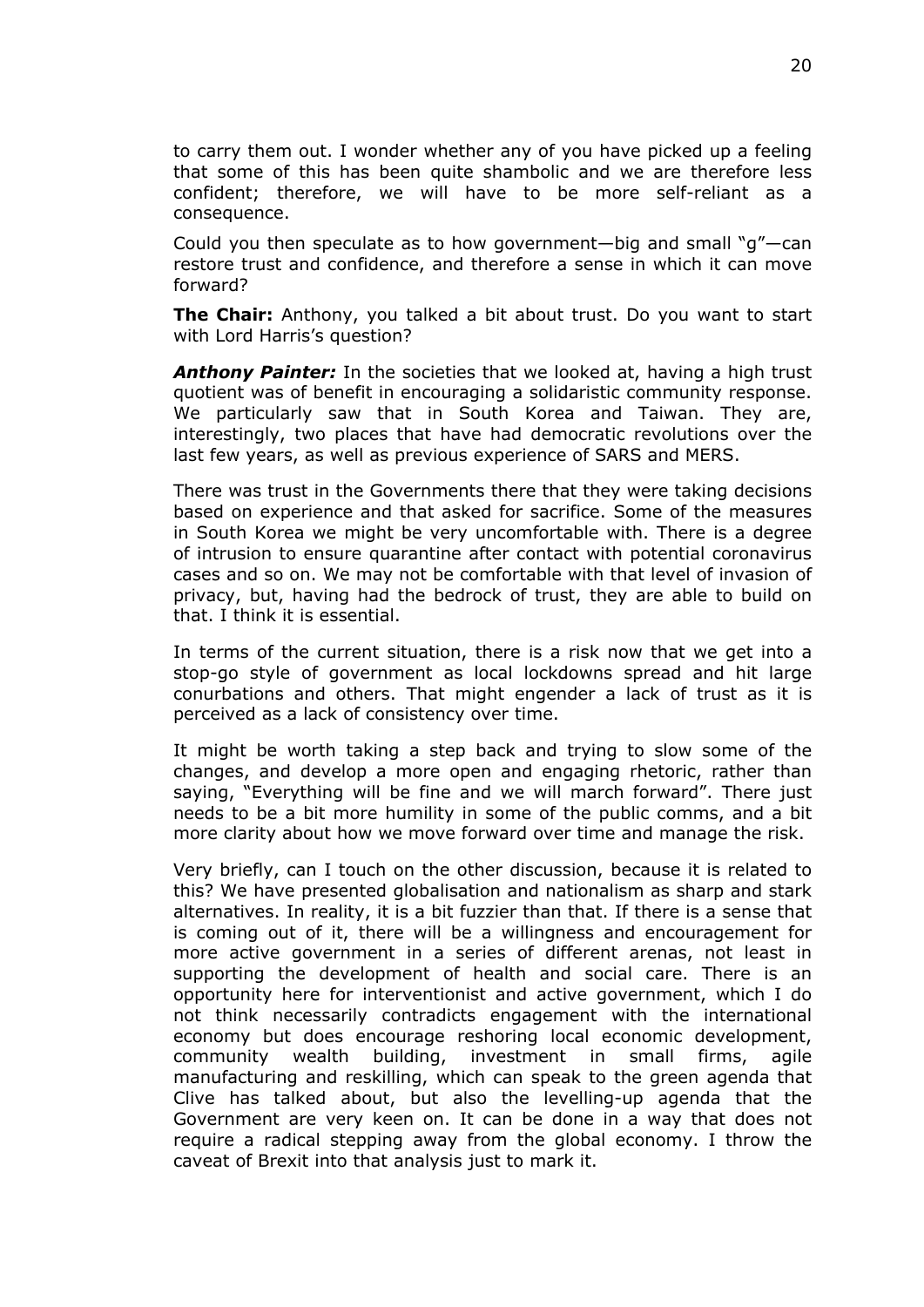*Clive Lewis MP:* You will never hear me say this, but, on Lord Harris's question as to whether trust and competence from the Government came into the feedback, I do not have that information from those workshops to be able to comment. I am sure I could comment myself, but I do not have that information so I would not be able to give you that answer. I want to be able to give you answers that we have got back rather than my personal opinion.

Do I personally think that how the Government handled the pandemic in terms of trust and competence had an impact on people's perceptions of this situation we are discussing today? Yes, I do, but I do not have any evidence from the feedback sessions, the workshops and the surveys that we took to talk that up.

In terms of the opportunities for government to move forward and what they should or should not be doing, we know that there are existential threats facing us. We know that climate change is an existential threat. We know that ecological collapse is an existential threat. We know that AI data and biogenetics are existential threats. Future pandemics are existential threats. There is an opportunity here. I think we have a window of opportunity whereby the crisis has made people realise that something should and could change. That is the opportunity now for politicians to lead and to say to people, "You understand that things could be different and need to be different. We want to move forward in a consensual way to try to make some of those changes".

Obviously, that is the optimistic viewpoint. The cynical viewpoint is that politicians will use this as an opportunity to push through the agenda they always had and that they always wanted to push through. That is possible and plausible. We could see that, but I am trying to be optimistic here. There is an opportunity to tackle some of the big problems confronting not just this country but our planet. I think politicians would be silly, and it would be devastating, if we walked away from this leadership opportunity to make those changes. That, I think, has clearly come out from the malleability of the situation where public opinion is in a more open and engaging situation than it has been for a long time.

*Polly Mackenzie:* I wanted to resist being painted into a corner of being the person who thinks there is no appetite for change. I think there is appetite for change. There is a danger from the Build Back Better movement or from youth movements to imagine that that means there is automatic appetite for something very similar to the 2019 Corbyn manifesto. We need to be really cautious and evidence based about what we think the appetite for change is. The Government absolutely need to lean into identifying that with the public through dialogue with this Committee's findings and move forward on a consensual basis.

In our evidence in those 12,000 responses, it is a minority kind of person who wants to talk about systems of government, but those who did just have contempt for national government and huge support for local government and local community responses. I think there is the potential there. We know that government is thinking about local government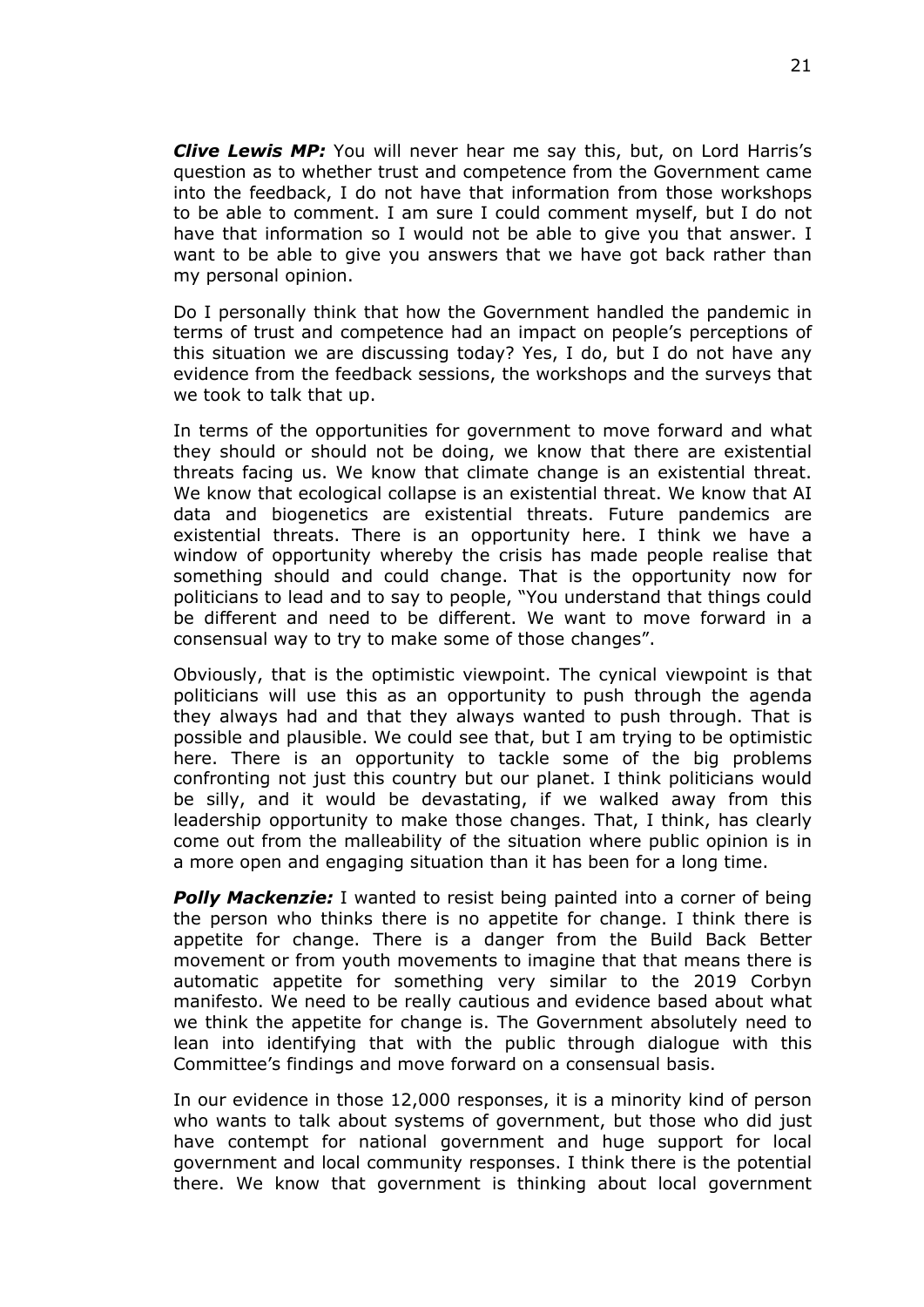reform. There are huge opportunities when we think about how the public health response has differed there. There definitely is appetite for change. Let us not delude ourselves that it is necessarily the change that we want to see. I think Clive has been very disciplined about separating out his own personal views, as I have tried to, from what I, as a campaigner, think should happen and from where the public have shifted their views.

**The Chair:** I would just remind Members and our witnesses that our particular focus is on the long-term implications. Much as I am sure everyone here would like to do more dissection of where we are at now in the shorter term, I am really keen we keep our focus a couple of years out, or we will be replicative and unhelpful.

Q7 **Baroness Young of Hornsey:** Thank you to all the participants in this fascinating dialogue. One of the things that comes out for me is the reiteration of just how complex this all is and how difficult it is to make any kind of generalisation about where we are at. Having said that, I am going to ask you to make a generalisation about where we are at.

One of the things I am thinking about, particularly with quite different sets of views coming through these different pieces of work—I should declare an interest having worked with Brad on several different occasions and most recently on this competition for young people to say what they thought about the future post Covid—are the so-called shifts, where they are at and what they might be telling us about what will happen.

Is there a plan to repeat this exercise across different timeframes, and to what extent will there be a different point of view later down the line, depending on what developments there have been around the pandemic?

The other question relates to what Tony was saying about trust. If we want to engage or encourage public dialogue, what kinds of processes will fuel or drive that? How will they be developed? Should they be the province of civil society, since I would suspect—I might be entirely wrong—that trust in government and government mechanisms may not be at the level that really encourages people to participate in a dialogue or a discussion, especially if they cannot see that what comes out of that will be taken up?

Finally, if I can slide this in here, I would ask about digital inclusion. I did not hear too much about that from the participants. Maybe different people can take different aspects of what I have asked there.

*Brad Blitz:* First of all, I would express my gratitude to Baroness Young, who was one of our champion judges. We are most grateful for her time reviewing the finalists' work. It was most helpful.

I want to pick up on a couple of points, both with regard to what Baroness Young has just raised and what we heard before with respect to the discussion about trust. Trust is a social measure. I am reminded of a hashtag that has been trending recently by Bonnie Greer and circulating. Real change takes time. When I think about where countries have moved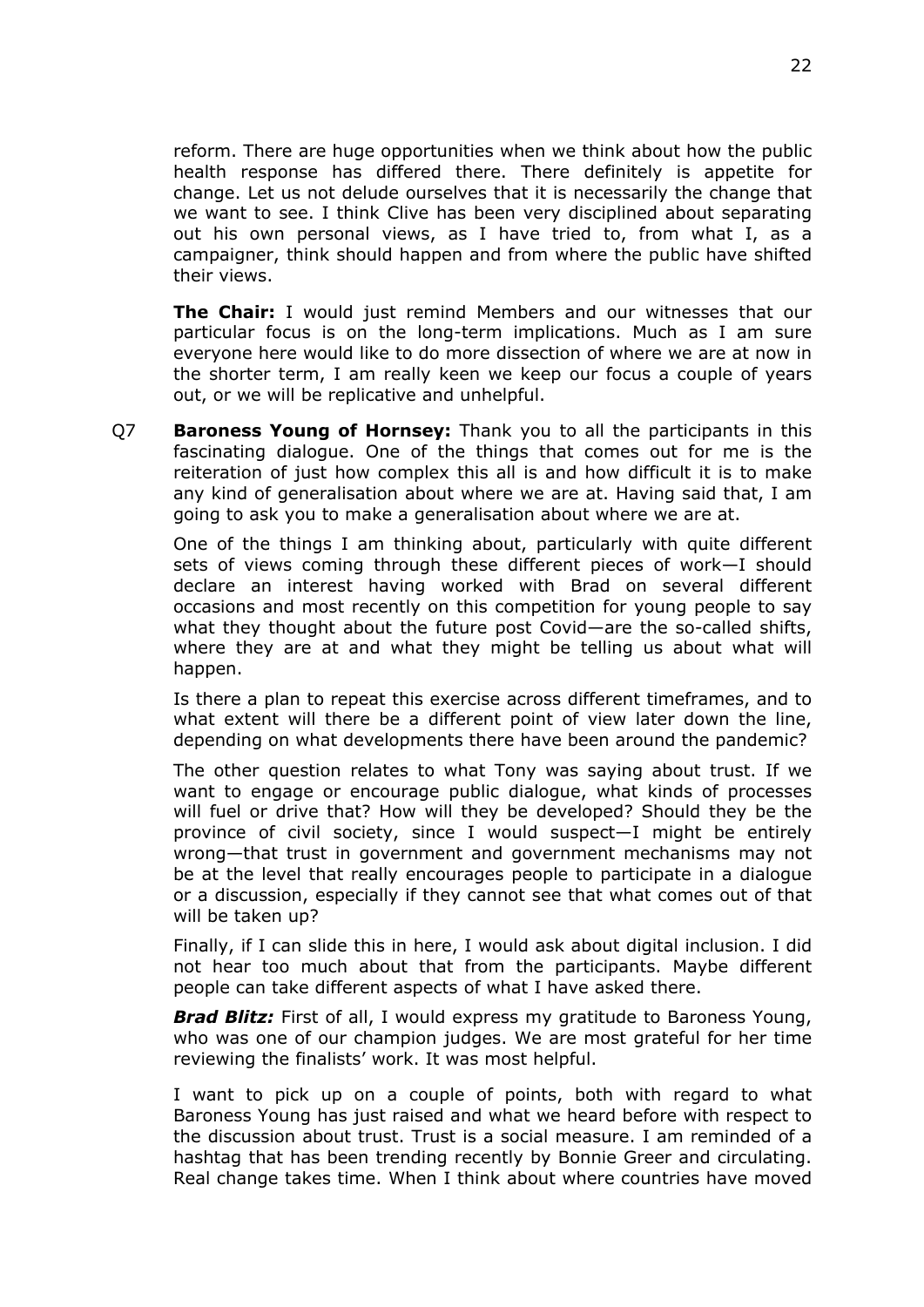forward, such as South Korea, it moved forward only after substantial reform. That is why trust has been so high in South Korea in its handling of this pandemic. It is because it got the governance of SARS a few years ago badly wrong, and this was then followed by massive investment in its health system.

To address issues of trust people are turning to government. They expect that there will be some substantive reform, which will hopefully feature about issues of education and health in particular. There are critical areas about human capital development.

Coming round to the issue of globalisation, certainly the digital sphere is everywhere. People, and especially young people, understand globalisation differently. If you look at their music choices, they are increasingly global. If you look at their food choices, they are global. There is no real thought given to the supply chains behind this, but none the less they are tied into a global economy and a belief in globalisation as a mode of existence as central to their own existence.

Finally, would we like to repeat this? Absolutely. We would love to get more information, and perhaps try different art forms and different ways of investigating and probing young people for their answers to see how this might have changed. The big message here is that people are still looking to government to help drive things forward. Right now the real heroes are the scientists. I am sorry to say that they are not the policymakers in government. It is time to bring them on board too.

*Anthony Painter:* Baroness Young made the key point about the messenger in all this, and civil society is one of the messengers that I think has an enormous role to play in building the dialogue that can build trust. We are very interested in forms of deliberative democracy. When they have been used in Ireland and elsewhere, they have left some major social, political and legal changes in the case of gay marriage in Ireland.

I think those techniques can be used increasingly deftly to generate genuine conversation, engagement with the evidence and authenticity of voice by involving citizens, citizens' assemblies and citizens' juries, and a whole variety of actors in thinking through the future. I do not doubt that people are looking to government to come up with the answers, but that is the easy route. It is difficult for the Government to come up with the answers when they are facing these complex challenges. The issues that come to mind are: housing; work; skills and the digital divide, which has just come up; how that relates to education and inequalities in education; social security and the future of health and social care; and what it means to have interventionist local economies and democratic reforms.

There is a whole plethora of areas facing the existential challenges on occasion that Clive was talking about. We cannot realistically expect government to come up with the answers and make it all right for us. Civil society and citizens will have to be brought into the process. My encouragement to the Government, Parliament and others in senior policy-making roles is to let go of it, open out a bit and share some of the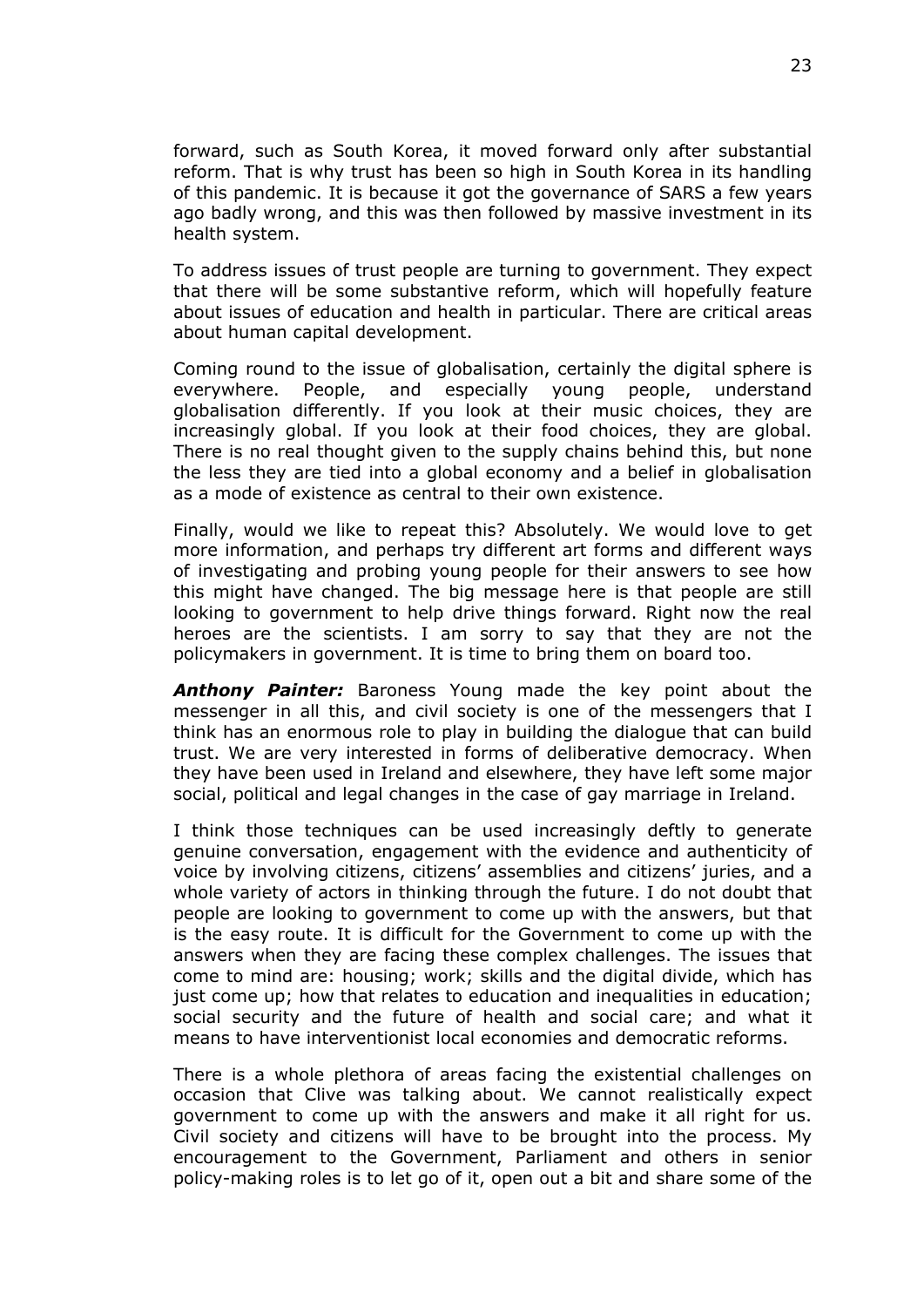burden. That, in itself, will help generate trust if it is done in an authentic and independent fashion.

Q8 **Lord Alderdice:** Thank you for these presentations. I find them extremely interesting. I was also encouraged that you made something of a difference between the evidence that you accumulated and your interpretations of the evidence and what it meant. I think that is really very important.

I want to try to stick with this question of the evidence that you accumulated. I have three specific questions to ask you about whether or not you got answers on these issues.

The first refers to a point that was made by Brad, but also by others, that we are not in a post-Covid world or anything like it; we are only very much part-way through. Up until now there may have been quite a lot of focus on key workers, but what will happen, for example, when huge numbers of people become unemployed at the end of the furlough period? That could well change attitudes. Many people stuck with social distancing until the last few weeks, and that has now melted, particularly with young people.

The question I want to ask is: when you were doing your investigating, were there people who said, "I really cannot give you an answer to that because we are not at the end of Covid, and we do not know what will happen with Covid"? That is the first question. Did people realise that we are only on our way through this and not post Covid?

The second question refers to other changes that are taking place. 1945 was mentioned, but actually the last pandemic of this kind was 1918 to 1920. There were huge changes in society, but almost nobody who wrote about the changes in the 1920s and 1930s referred to the pandemic. Almost everybody referred to the war and to the breakdown of empire, and all sorts of other changes. Almost nobody, other than those who wrote specifically about the pandemic, referred to that.

My question is: were there people who, when you asked about the impact of Covid, said, "Well, Covid may or may not have an impact, but the key question is other things that are already having an impact such as AI and its impact on politics or its impact on the world of work, nanotechnology and the ethics of genetic medicine"? Major things were taking place prior to Covid. Covid may accelerate them, but actually they are the big thing and not Covid. Were there many people who picked up on that and said, "It's about other major changes. Covid is only an accelerator"?

The third thing is that there has been talk about the breakdown of the multilateral system and things of that kind. I have not yet heard anybody talking about the possibility of a major war, either in cyberspace or indeed the potential for nuclear conflict, which it seems to me is increased. Did people raise that as a potential outcome of the next number of years, whether to do with Covid or not?

**The Chair:** I will gently remind Members that we have about 20 or 25 minutes left. I am going to be mean and pick on Polly and Clive to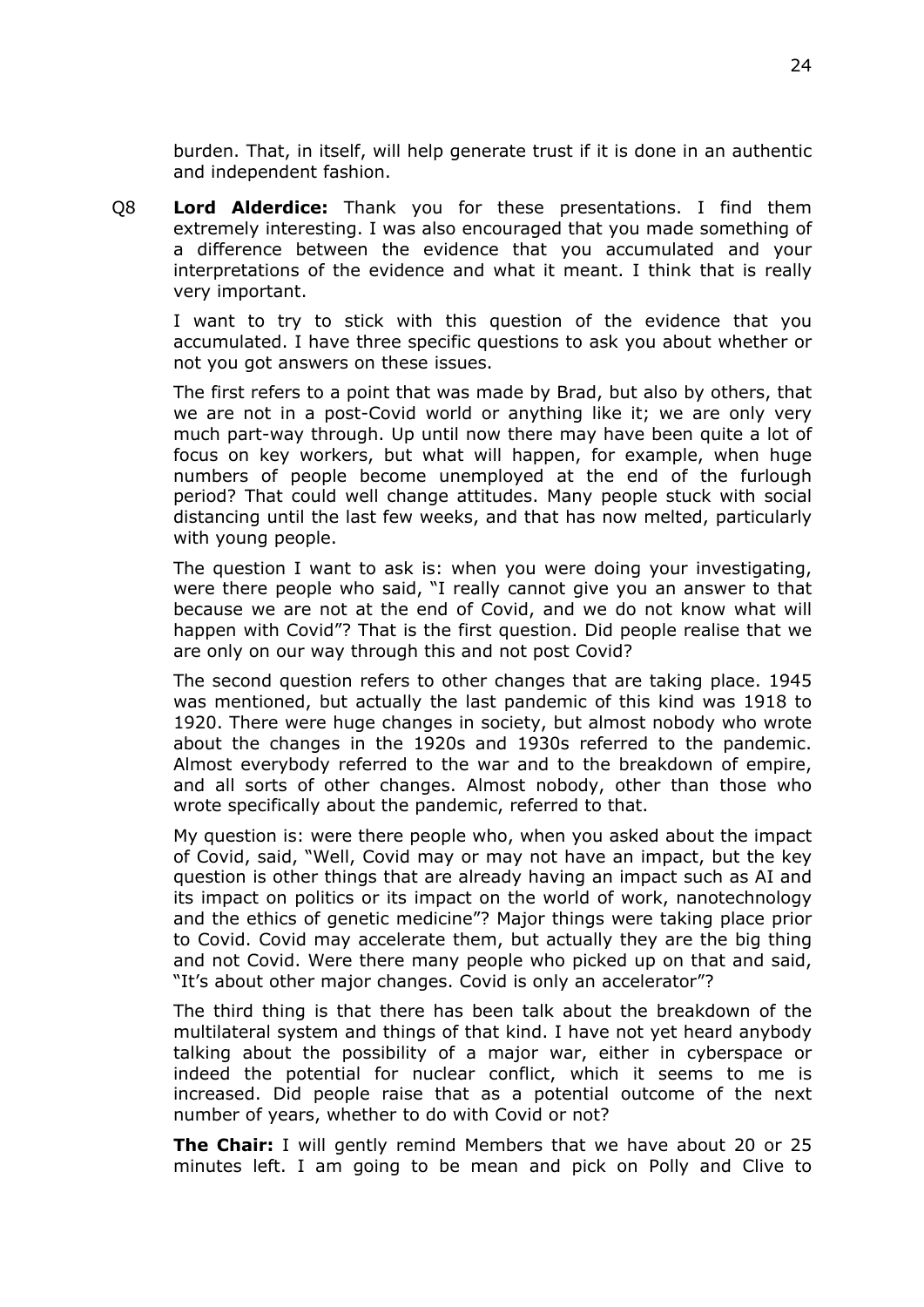respond as briefly and effectively as they can to Lord Alderdice's questions, and then we will move to the last sets of questions from Members. I am sorry to rush people, but we are limited on time.

**Polly Mackenzie:** I am happy to write to Lord Alderdice and the Committee once I have had a look through the 12,000. Those wide issues certainly did not come up as a dominant theme, although people will have raised them. What trends have been accelerated and which are new ones are also relevant to the previous question.

The school exam results have shifted the forward trajectory of the use of algorithmic decision-making in public policy-making. Because it shifted how policymakers and people understand things, it has probably created some prejudice. You are certainly right that there will be a whole number of trends where, for slightly obscure reasons, coronavirus has come and hit it from the side, and shifted it in a different direction. I think that is a really important area of inquiry for the Committee. I will be happy to look at our data to see if we have any further insights that might be of use on that.

People definitely understand that we are only part-way through this. Our 12,000 survey was open for about eight weeks, and there is an emotional shift over that period as lockdown starts to ease. People do understand and recognise that. As Baroness Lane-Fox said at the outset, it is often quite hard for people to get outside their own immediate personal experience and think about the long-term effectiveness. One of the skills for those who support deliberative engagement and public participation in policy-making is to help engage with people's ideas, issues and experiences, and help them translate that into policy-making. In general, if you just have a public competition to say, "Who has a policy idea?", you do not get the richness of impact. That is one of the reasons why this kind of engagement and research is so vital.

*Clive Lewis MP:* I will simply say that I do not have that kind of detail on those kinds of responses, Lord Alderdice. What I have are trends. I will go back and speak to the various researchers we have used, and try to dig it out for you. We will send it in a written response, if we can.

**The Chair:** Thank you. That is much appreciated.

Q9 **Baroness Morgan of Cotes:** Thank you to our witnesses. As Polly has said, I am involved in the Demos commission, so I should just declare that as an interest.

I have a couple of quick questions. The first is to Polly. You mentioned that feeling had dissipated and changed since the lockdown to where things are now. Does that mean we should be cautious about using some of the feelings people expressed earlier in all this as a basis for change?

Your example about the education algorithm is a good segue into whether there is a real appetite for change or whether there are certain things that have happened, such as the use of an algorithm, which have highlighted a shift that means that things do not work and they need to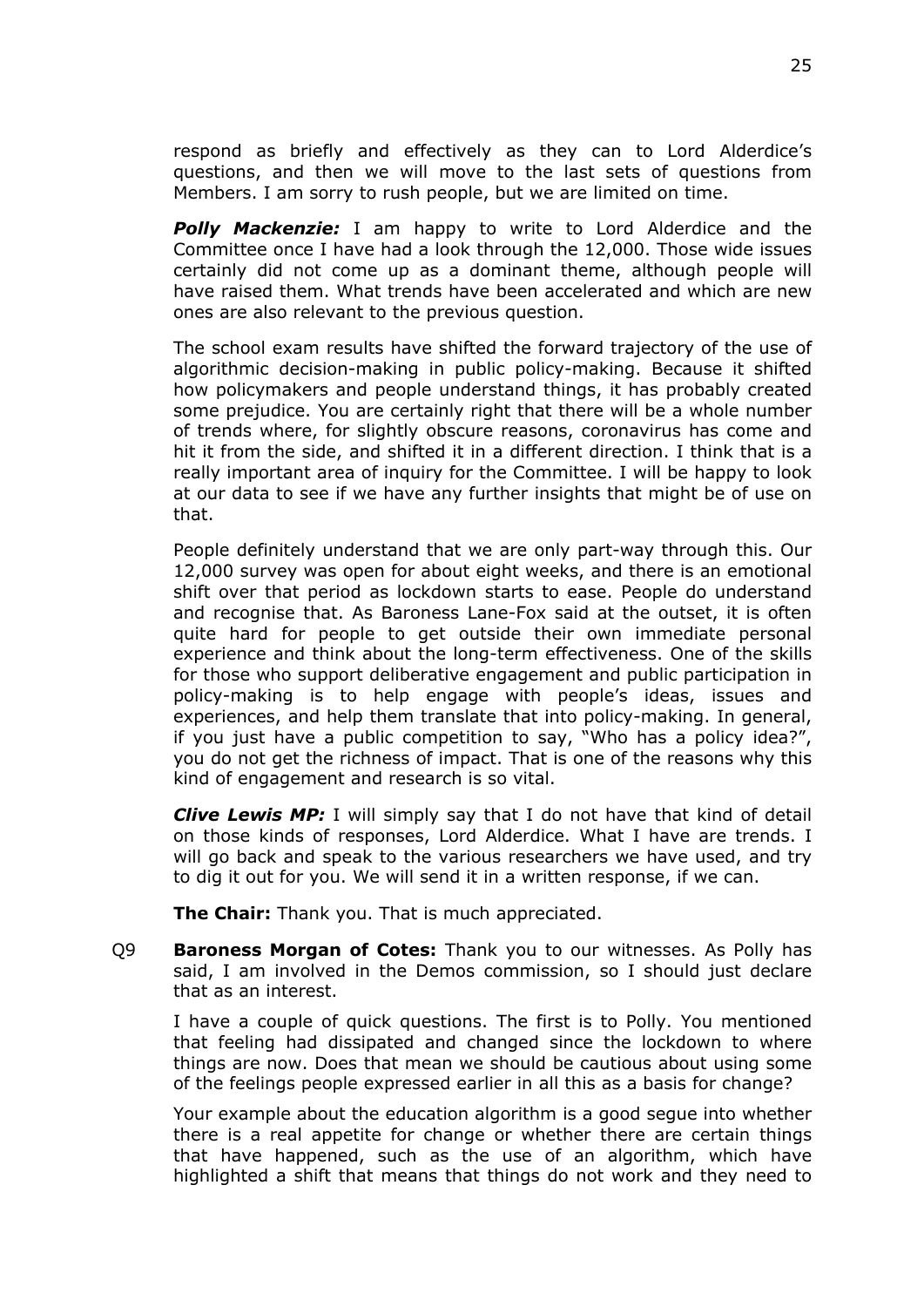be looked at again.

My question is: is there a real appetite for change? Should we be careful about that appetite being fixed for a period of time a couple of months ago?

Secondly, for Clive, and perhaps for Anthony as well, is there any breakdown in gender in your responses on working from home? Is it that women want as much flexibility as men do, or a different kind of flexibility?

Anthony, you talked about working from home not having been culturally sanctioned pre-pandemic. I think many women's rights campaigners would disagree with that. People have been calling for flexibility in working for many years. I wondered if you had any views on that from a gender perspective.

*Polly Mackenzie:* Absolutely, we should listen, but we should always be cautious. The intensity of emotions always shifts over time. You are completely right, as Clive mentioned a few moments ago, that people want to save high streets. Yet if you tell them that they are also quite keen to enjoy the benefits of having done more shopping online, they have found that to be largely welcome. We have seen more people being digitally included, and yet the sense that something they value might be lost is also of concern. It is absolutely not simple: "Oh, everyone wants everything to change". You have to look in granular detail at really specific things.

Then we will have to find ways to engage the public in understanding and debating the trade-offs between the things they want and the consequences they might have. As Lord Hain mentioned, people would like key workers to be paid a bit more, but do they want their postal or grocery shopping to be more expensive? The jury is out.

*Clive Lewis MP:* I will have to write back to you on gender breakdown, but in terms of age profile and work flexibility there was a definitive difference between those who tended to be older, from their early 40s through to retirement age. They were far more interested in flexible working, possibly because they had families and a work/life balance that they needed. The younger cohort who responded wanted flexible working but were not as concerned about the need to work from home.

My understanding of that was twofold. First, younger people often have a greater association with their social life attachment to work. Going out after work plays a part in their outside-of-work activities and the things they get involved with.

In terms of it being linked in to housing, the younger you are the more chance there is that you are living in shared accommodation or a bedsit, where working from home simply is not as viable as it may be for someone who has an office at the bottom of their garden or a separate room for an office. Having to come down to the front room to work with four or five other people, or in your bedroom sat on your double or probably single bed, probably is not as enticing. Therefore, they were not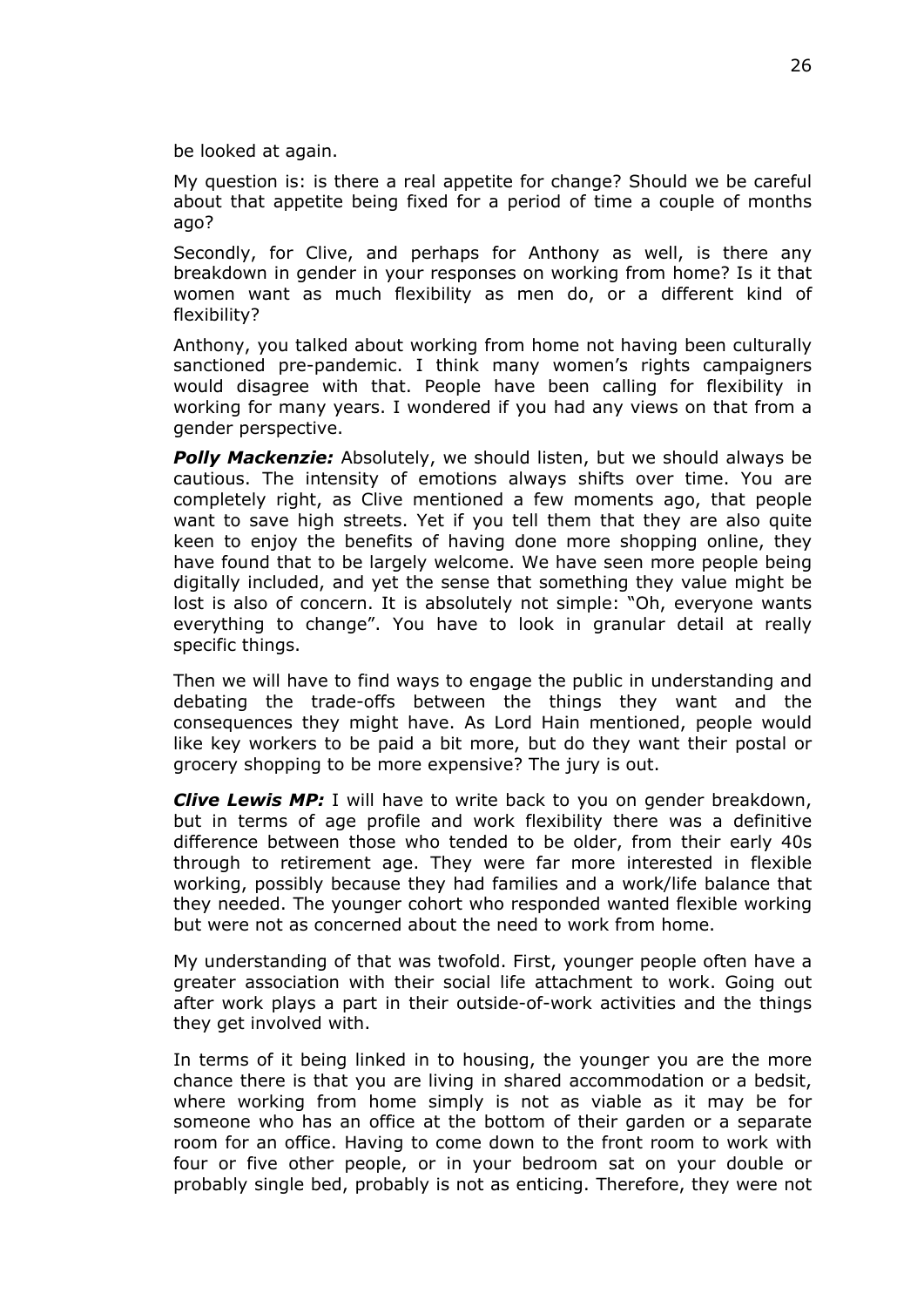less enthusiastic—they wanted the flexibility—but they were not as keen to be working from home as those who were slightly older. There was an age breakdown, but I will try to get back to you on the gender breakdown as well.

*Anthony Painter:* Very briefly on the cultural sanction, what I had in mind there was, in effect, the default that a lot of employers would deploy in this setting. Absolutely, this is a long debate about work/life balance, care and responsibilities, and the gender division of labour in the home and indeed the workplace.

This is speculation, but the burden of proof may have shifted from the individual to the organisation. Instead of it being on the individual to make the case for why they should be allowed to work from home, I suspect it will be more incumbent on employers than it was previously to make the case for why they should not be allowed to work from home. There are different sections of the workforce and it cuts across different ages. There does not seem to have been a productivity hit from working at home for a section of the workforce. In fact, if anything, there may have been a productivity benefit.

One group of workers that is critical—and I may need to write to you about this—is the essential workers. I will need to dig down into our essential workers poll that we published a couple of weeks ago. I will need to get a better sense of whether the stresses and mental health consequences of being a key or essential worker over the past few months has a gender division. It could be interesting in thinking about the different toll that the current situation has taken on men and women.

**The Chair:** Thank you. I am obviously in a category of one where productivity has declined dramatically during lockdown.

Q10 **Baroness Benjamin:** Thank you to all the witnesses for your excellent presentations this morning. It is good to hear that your consultations included those from diverse backgrounds. I hope that Travellers were also included there.

Thinking of how to engage with the public, do you think that we should have a Minister for Tolerance, especially for those who feel that they are not heard or valued, to promote consideration, contentment and that trust that Toby talked about first of all, and fairness and equality? Do you think we need something like that?

Talking about risks, I do not think any of you have mentioned this, but something that troubles me is that young people are contracting the virus but showing few symptoms and not becoming very ill. Should we be more concerned about this and worry about the long-term effects on the body? For example, if a woman gets it, what will happen to her baby? Will the virus affect the baby from the woman's body and from the man's sperm? Should we set up a long-term monitoring plan to keep an eye on this? Should government be considering this more carefully long term?

**The Chair:** Thank you for your question, Floella. I remind the witnesses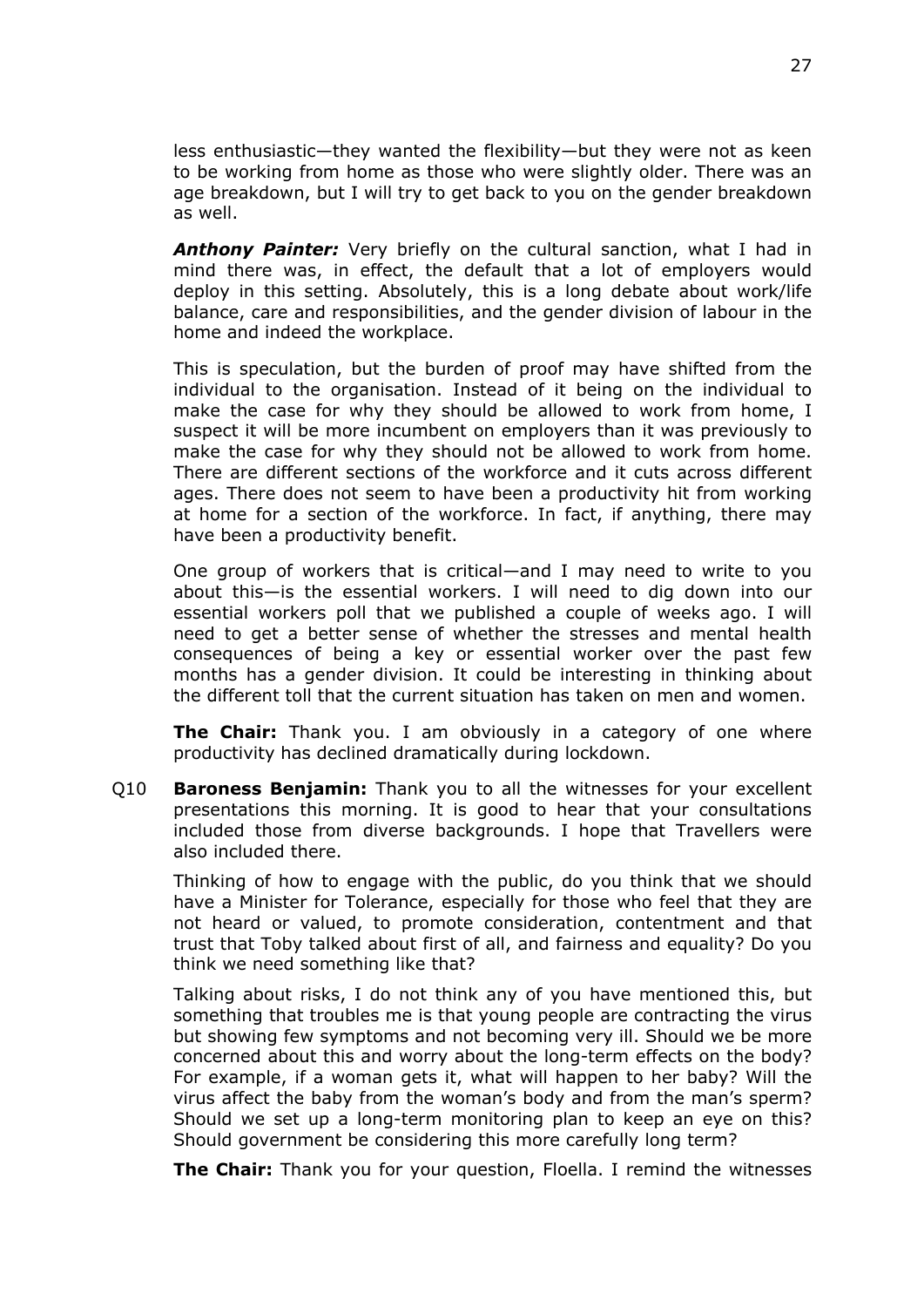that we are trying to focus on the longer term. We understand if you do not feel you have medical qualifications to be able to answer the question effectively.

*Clive Lewis MP:* I come back very quickly to the idea of a Minister for Tolerance. I am tempted to say yes, but so many of the issues that have come out of this research and that have manifested themselves over the last four to six months are structural issues. While having a Minister for Tolerance as part of a wider package of reform and change could be helpful, this has to go across government and society into the fundamental underpinnings of the economy.

One of the things I think about Covid-19 is that, while it is not, for example, a racist disease, it highlights perfectly the disease of racism, inequality, poverty and a lack of opportunity. It exacerbates those things. It is like a blue dye that goes through you; it shows in the body politic exactly those things that are not working within your society or your economy.

I would steer away from a simple ministerial post unless there was a more concerted effort for structural change on these issues.

*Polly Mackenzie:* On the health consequences, there was a paper this morning from Public Health England, I believe, on long-term Covid and the health consequences. I certainly agree with the Baroness that it is an area of medical inquiry that should be pursued, although not by me.

*Brad Blitz:* Beyond the medical effects, which we know will endure, certainly the degree to which there can be more town hall meetings, information gathering and exercises that can help us to learn more about this virus and its lingering effects across a range of factors would be extremely useful.

One thing that we have talked about a bit are the long-term effects on children's schooling and what this will mean in terms of transition from school to work, ultimately livelihoods and the rest. There are many ways in which governmental committees can help to start thinking about ways of reducing those inequalities, which are really coming down the tracks now.

**The Chair:** I think we all hope we can contribute to the debate. Thank you for those answers. Our final questions are from Lord Hain and Lord Elder.

Q11 **Lord Hain:** Polly mentioned contempt for national government and rather more sympathy for local government. Is there any sense from any of you that the governance of the UK needs to change, taking, for example, people's view of the Mayor of Manchester's reaction to the Government's policies on lifting lockdown and then that having to be reversed, or the different approaches that have been adopted in Scotland or Wales and, for that matter, Northern Ireland?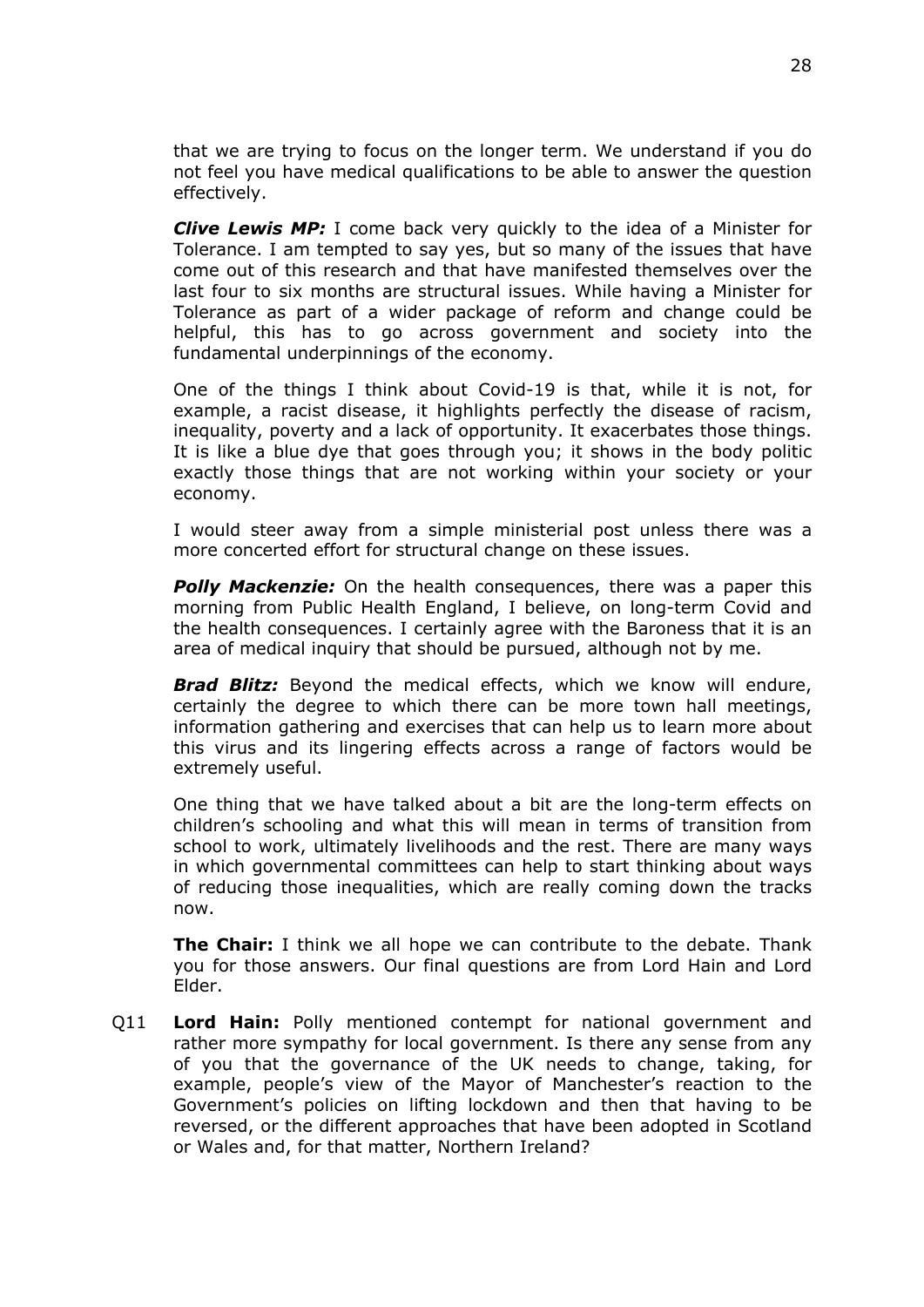*Polly Mackenzie:* In our evidence from a minority of people, yes. There certainly is nobody who talks about the governance of the UK who thinks it should stay as it is. For the Committee, the long-term consequences of the trend towards divergence in public policy-making between the four home nations will be very important. It has shifted the perspectives of lots of members of the public in the four nations about how things should be.

The strength particularly around the health devolution that went on in Manchester over the last decade has enabled Greater Manchester to be so forthright in its political demands about the Government that in the end, when Manchester said jump, the Government jumped. That moment of local government rebellion against national government is potentially a sign of a different trajectory for us in terms of where power really lies in the UK.

We should be very cautious about saying this is the beginning of a true localist era or the beginning of the rebirth of nineteenth century municipalism, because localism has been foretold certainly throughout my political life in Westminster. I remember David Miliband and double devolution, and I did not really see it happening. I think there is certainly more potential now for a shift in understanding. Lots of people have perceived—and this is more of a policy-making than a public thing—that the assumption that central government and a homogeneous system will be more efficient has turned out not to be accurate, certainly not in all cases. If local government can demonstrate that it is more efficient as well as more responsive locally, and all of that, then it is possible that even the people in the Treasury might change their mind about devolution, but I would not hold out too much hope.

*Anthony Painter:* Clearly, the First Minister of Scotland has enjoyed significant approval. I do not know whether that is because she is the First Minister of Scotland or just because of her personal style and connects. More broadly, again Covid reveals the structure of inequality, which is one thing, but the weakness in governance is absolutely critical. We talked about the South Korean and Taiwan example.

What was emblematic of the approach is the degree of deep co-ordination and connection there was between the national and the local. Yes, the local can respond, but that degree of co-ordination is critical. As we go forward, there are the sorts of substantive challenges rather than procedural challenges that we are talking about. How do you recapitalise local economies? How do you invest in reskilling and upskilling? How do you ensure you have responsive public health and care services and so on? It is very difficult to see all this being managed from the centre. Indeed, I think the experience of the past few months has shown that that is impossible to do, either with the centre operating directly or contracting-out services. There will have to be a rethink. If we practically want to lean in to some of the substantive challenges, how do we ensure that the power, resources and authority are there at the local level connected to national policy?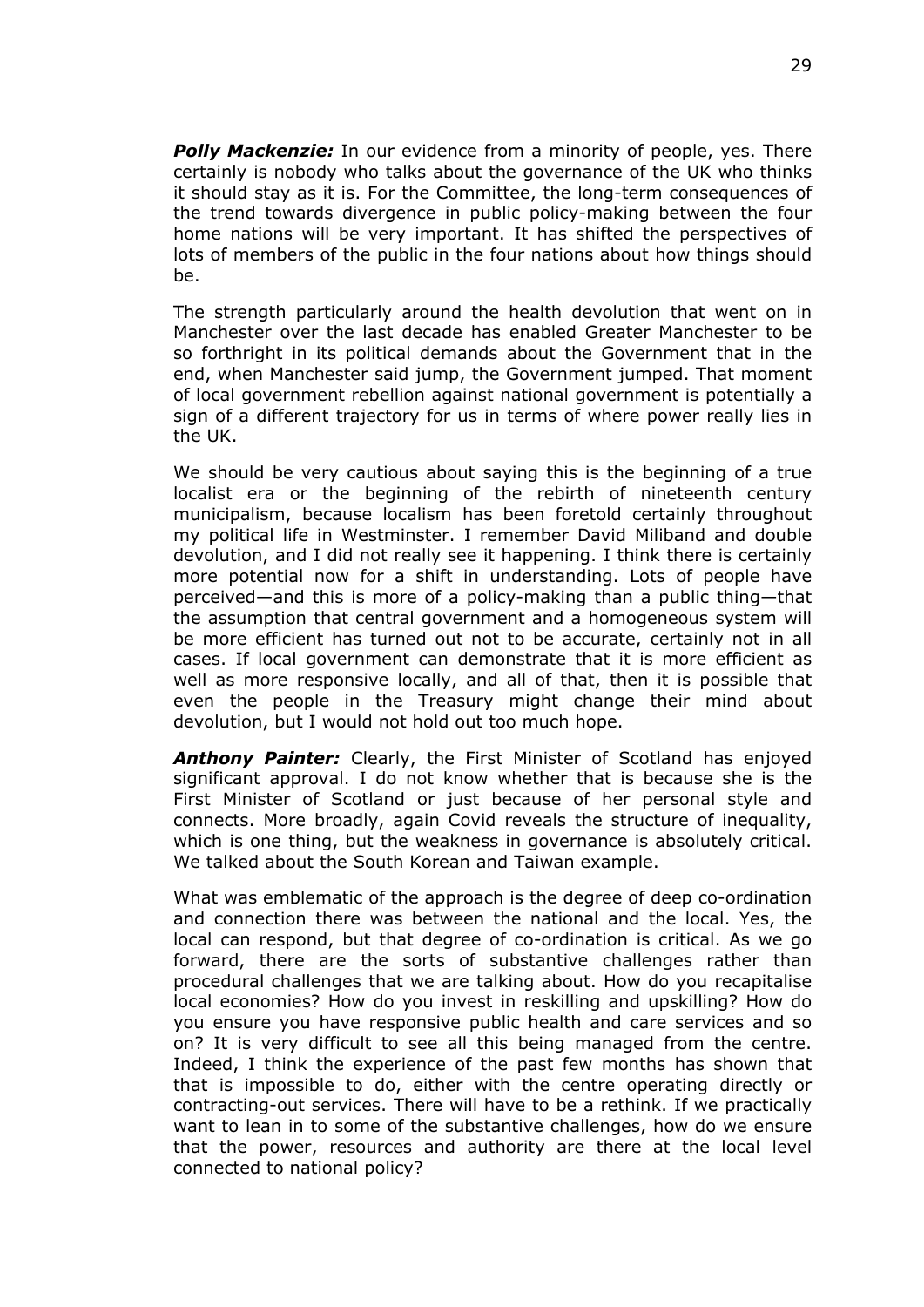*Clive Lewis MP:* I am very tempted to put in my own perspective here, but for the sake of my own credibility, and speaking on behalf of Reset, I will not. What I will say is that in our report there was a section called "Relocalisation", which found that, because people were spending more time at home, consumption of local media, for example, went through the roof. That meant that the people who were leading the stories were local councillors, local public health officials and NHS advisers. People were consuming national news but a lot more local news, which meant that the profile of local government and local institutions went through the roof, quite frankly. That has been an eye-opener for many people. That is raised in the "Relocalisation" section in our report, which we will obviously forward on to you.

I cannot make any bigger assessments about whether the break-up of the United Kingdom is now inevitable as a result of the lockdown or whether it has driven that. I have my own views, but they would not be appropriate.

**The Chair:** I am impressed by your restraint, Clive.

Q12 **Lord Elder:** I want to ask a little about the appetite for change. We have had four witnesses who, I suspect, are very keen on change anyway. This is a splendid peg on which to hang that. The reason I ask is because we are at the absolute cusp of this crisis. It happened about six months ago. We are still in a slight panic about it, although some groups are already moving on from it, it seems to me.

There is a parlour view about something that has already been mentioned; the Spanish flu of 100 years ago. From memory, a quarter of a million people in the UK died of Spanish flu. It was a tremendous shock. There is still a very large number of people who die every year from flu, but we have a vaccine and we have learned to live with it.

How certain are the witnesses that, if we have a vaccine in the next months, the appetite for change that we have identified over the last six months will continue for the next couple of decades?

*Brad Blitz:* I might start by saying that what is interesting now, as opposed to earlier times, is this counter-belief in the efficacy of vaccines. It may be a small minority of people who have put forward this view, but they tend, interestingly, to be among the better educated. There is one challenge that a vaccine will clearly have, and that is whether it will be taken up by sufficient numbers of people, in part as a result of these ideological concerns.

If you look at some of the data emerging from the United States, the numbers of people who reject vaccination are truly alarming. In a globalised world this is a real worry. I do not think we can really rely on a belief in modernisation and that vaccination will take us forward into a period of greater certainty until we are actually at a point where we can address some of the destabilising ideologies that are presenting themselves. That is one real concern that I have.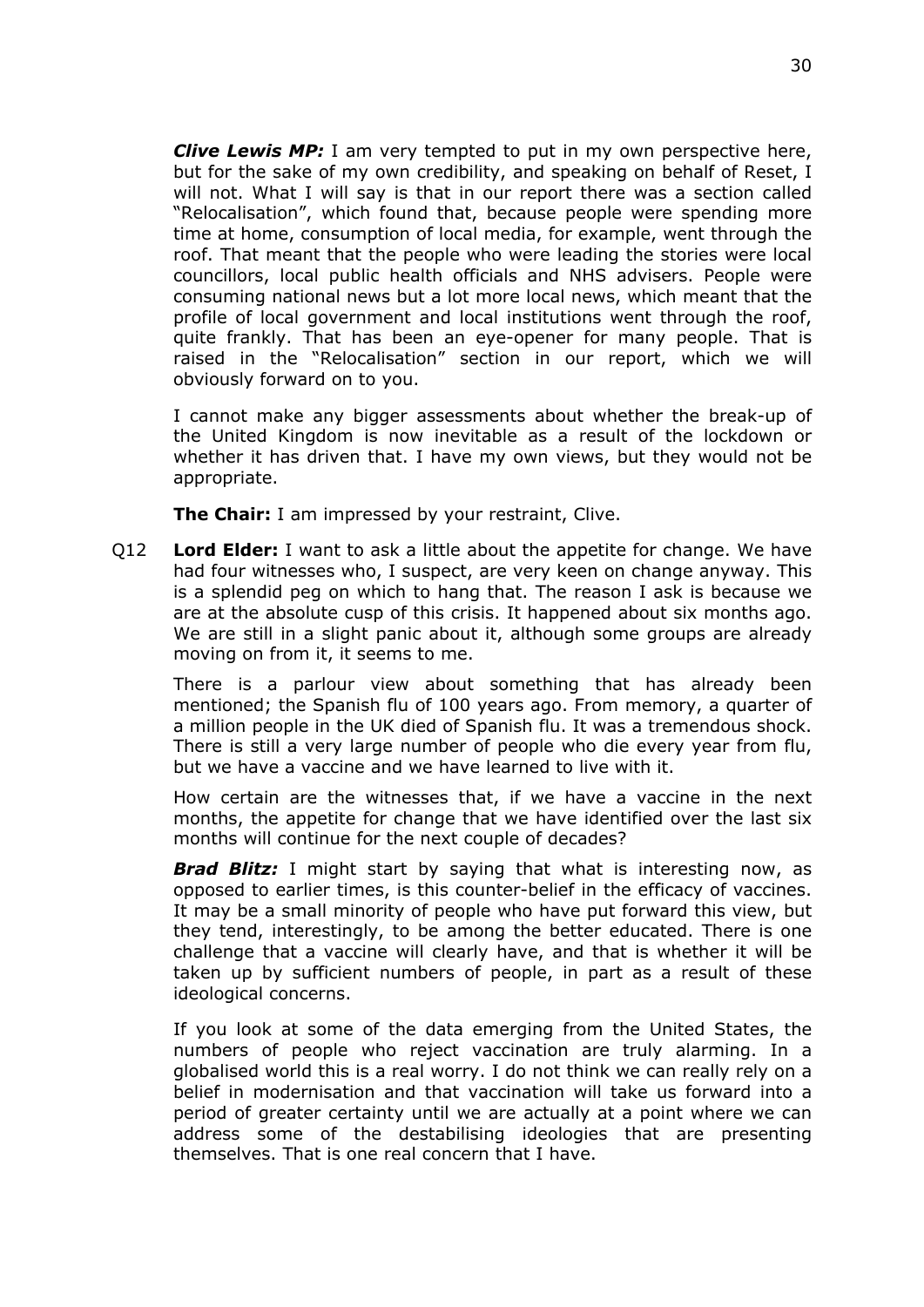*Anthony Painter:* It will be interesting in the public engagement work that Polly, Brad, Clive and we will be doing to investigate the degree to which there are non-negotiables that have emerged in this period of time. There are justice scores to be settled, and I would imagine investment in health and social care is certainly one of those.

By the way, Brad's point about conspiracy theories and attitudes about vaccines is worrying, but in terms of future investment there will be a sense that something will have changed there. Some of us have had a different experience in our working lives. Some of that will stick. What are the non-negotiables and what requires an extra injection of energy in order to carry a reform agenda forward? If people do believe in change, those are the critical questions we will have to explore.

*Clive Lewis MP:* I would only say that there are two issues that come to mind, although nothing that has come from our report. One is over the effectiveness of a vaccine. The jury is still out on how effective any vaccine will be. The jury is still out on whether this will be used politically by some as a kind of shaking fist to "get back to your desks", whether or not it is effective and there is public trust in that vaccine.

Secondly, there is the danger of vaccine nationalism. Clearly this is now an international pandemic. There is no point in having a vaccine and then reopening vast levels of international trade and travel if this is still rampant in vast parts of the world, because it defeats the whole point and the object. Those are two key things that will need to be looked at or discussed. We have not looked at this specifically in our report, although I will refer to it when I feed back to the researchers afterwards.

*Polly Mackenzie:* I started my evidence with five areas where I felt there was the strongest appetite for change or long-term consequences. They were: inequality; living more online; working practices—it is huge in terms of the consequences of economic flows; green space; and strategic national resilience, which I think Anthony articulated better than I did in terms of economic localism.

If I was going to add to that, I would add community connection, volunteering and localism, which spreads up to more powerful local government, and a sense of, yes, a better deal needed for health and social care. We could go on, because there will be further shifts that are only just statistically significant.

The key thing for those who want change—advocates and public policymakers who are hyper-overrepresented within Westminster, because why do you work in these spheres unless you want things to change in some way or another?—is that the door for those changes is mostly open a little. It will be easier now to campaign for a settlement for social care than it would have been had this not happened. But that does not mean it is suddenly easy or that the change you want is inevitable. I think that will be really important for all that we want, whether it is more solidarity in our health and social care system, a more generous welfare system or more ability for the state to collect our personal data and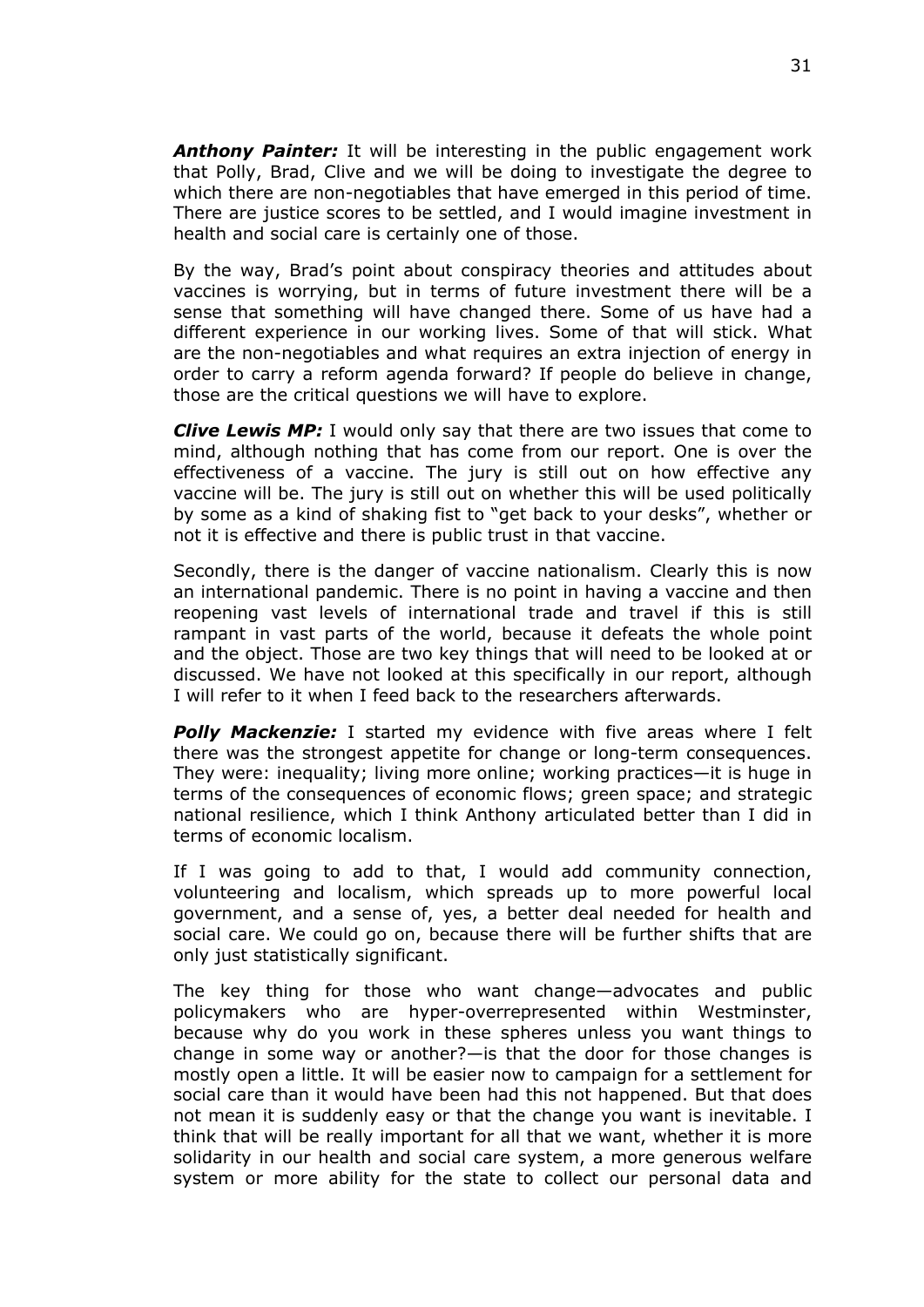monitor our compliance with law. Whatever you want, if a change is available to us now, it does not make it inevitable. That is the message, I guess. The politics has not gone away.

Q13 **The Chair:** We cannot expect Covid to work complete miracles. Politics has not gone away. We are running out of time, so I just want to end by asking one last question of you all.

Polly helpfully pulled out her five themes. I was much struck by acceleration and not innovation. That is something I have been thinking a lot about as well. There was Polly's phrase, "change is not inevitable", coupled with Anthony's points about how trust and system change need to happen.

I am interested in your final views on our work. If you were us as Committee members, where are the gaps in the work that you have been doing that you think it would be most useful for us to plug? Are there any themes that we have not discussed that you would like to make sure resonate with us? I would ask you all briefly to respond to that.

*Clive Lewis MP:* It is more a philosophical question and one that I will definitely be feeding back into our own assessment, analysis and research. It is asking why the lockdown actually happened. History has shown us that in 1957, when there was a viral infection, round about a million people died, and in 1968 with the Hong Kong flu, as it was called, another million or so people died globally. There was not any sense that global economies would shut down. Yes, the global economy was in a different situation, but it was not even contemplated—and this is in the post-war period; I am not even talking about 1918—that we would shut down our economies and put people and vast swathes of the economy on life support costing billions or possibly trillions globally.

My question is: why has this happened now? That is a really interesting question that would open up a number of very revealing changes that are taking place within our society, both here nationally and internationally. Let us not forget that the people in power, whether in this country or in the United States, the Philippines or parts of Europe, are not what I would call wishy-washy liberals. Yet it seemed almost inevitable that this lockdown took place, against the will of some Governments—for example in Brazil.

That opens up a vast range of questions about why it has happened now and what has changed within our societies, both nationally and internationally, that we felt this had to happen. Why could we not take a million or so global deaths, as we did in 1968 and 1957? That, for me, is a very interesting question and it would be quite revealing if we could get some answers to it. I do not think there is a right or a wrong answer. I just think it is quite a profound question that has come up in the last few weeks, and it is something that I have been pondering.

**The Chair:** Thank you, Clive. Thank you for your evidence today. Brad?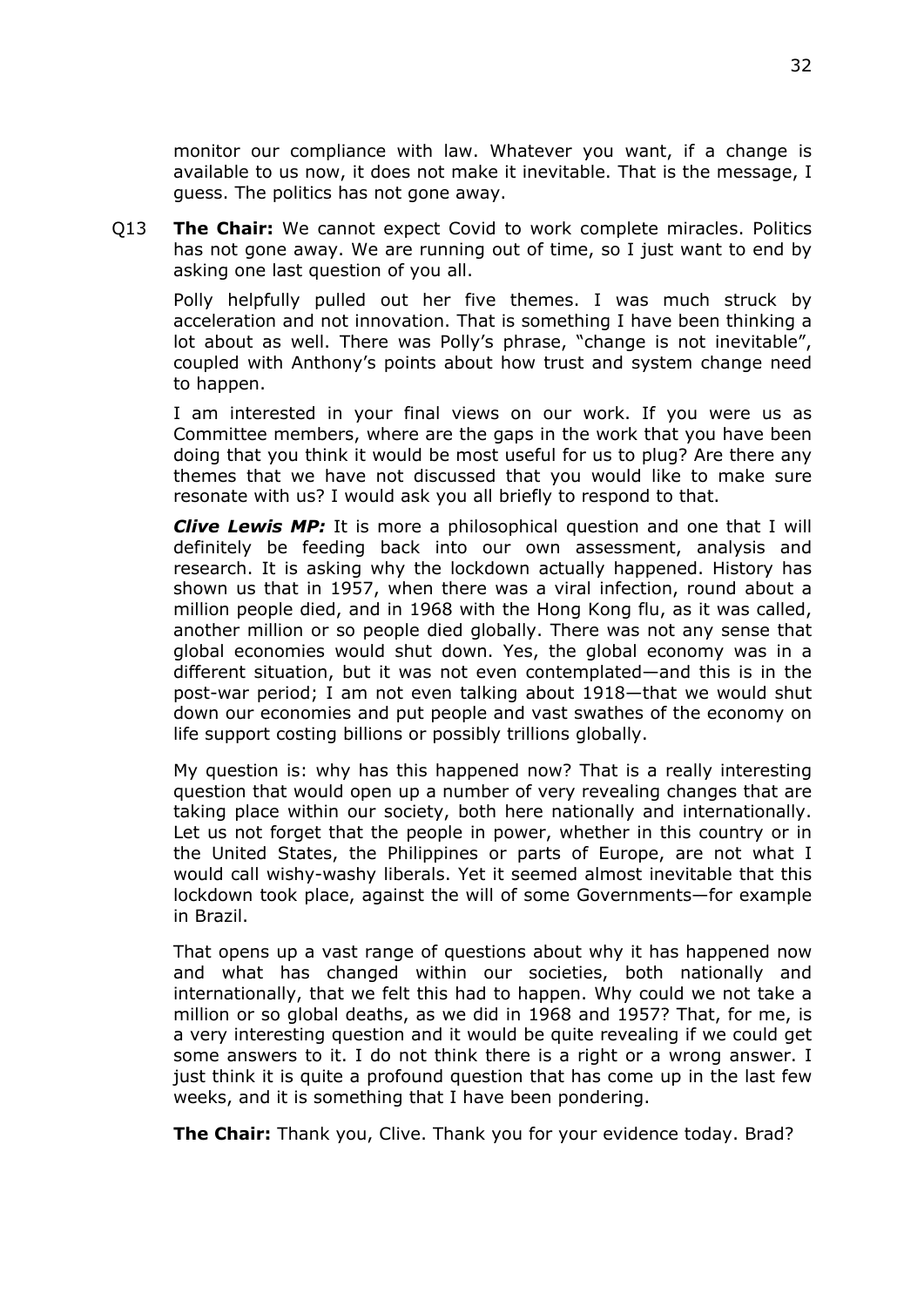*Brad Blitz:* Thank you very much. That is an excellent question. It is not that there are themes that have been missed but just recognising that the virus has had all sorts of differentiated effects, many of which we have discussed today. Therefore, in terms of trying to remedy some of these effects it is clearly important to speak to many different types of stakeholders. The degree to which the Committee can reach out, that it can perhaps even commission some life histories to gather more evidence from as many different groups as possible and types of people—people in different occupations—so that we can get a much clearer picture of how this is playing out, would be tremendously important.

*Anthony Painter:* Going back to the beginning and how change happens, one of the questions we have touched on today is various system hacks that you can undertake in order to get some more engaged and longer-term thinking within policy and political decision-making. It would be interesting to see the Committee's views on how you can create some safe spaces that can take some of these critical challenges and decisions away from the day-to-day political battle and help tilt the system just a bit towards longer-term thinking.

One of the obvious areas that has not been resolved is the future of funding, structure and policy in relation to social care. The Covid situation has highlighted how catastrophic, in many ways, the failure to deal with that set of challenges for decades has been. How can you create that safe space? The Welsh Government have created the Well-being of Future Generations (Wales) Act. There is some institutional architecture around that which might or might not be the right way to go. It would be useful to hear the Committee's views on things that can bias a system more towards long-term and public engagement and deliberation.

**The Chair:** That emphasis on long-term thinking is something I have found very interesting and how hard it is to find people who have thought about a two-year horizon. It is easier to think of a year in the current crisis management.

Polly, finally, we have a couple of minutes. Thank you for keeping it brief and thank you also for your evidence today.

*Polly Mackenzie:* A key question for the Committee is whether you are asking what the long-term consequences of Covid will be, in which case there are many things that we have not really talked about. We have not talked about a global recession or huge unemployment. We have not talked in detail about the long-term educational inequalities.

The question we have been more focused on today is a slightly different one, which is: what do we want the long-term consequences to be—not we, the people present here, but we, the nation? That is certainly what we have been trying to explore. If this is a fulcrum or a pivot point for public policy on a whole realm of different things, where do we want to lean? How do we push things forward? To simply say what the consequences will be in a do-nothing scenario denies the agency of a political system and the agency of the Committee, although up to a point